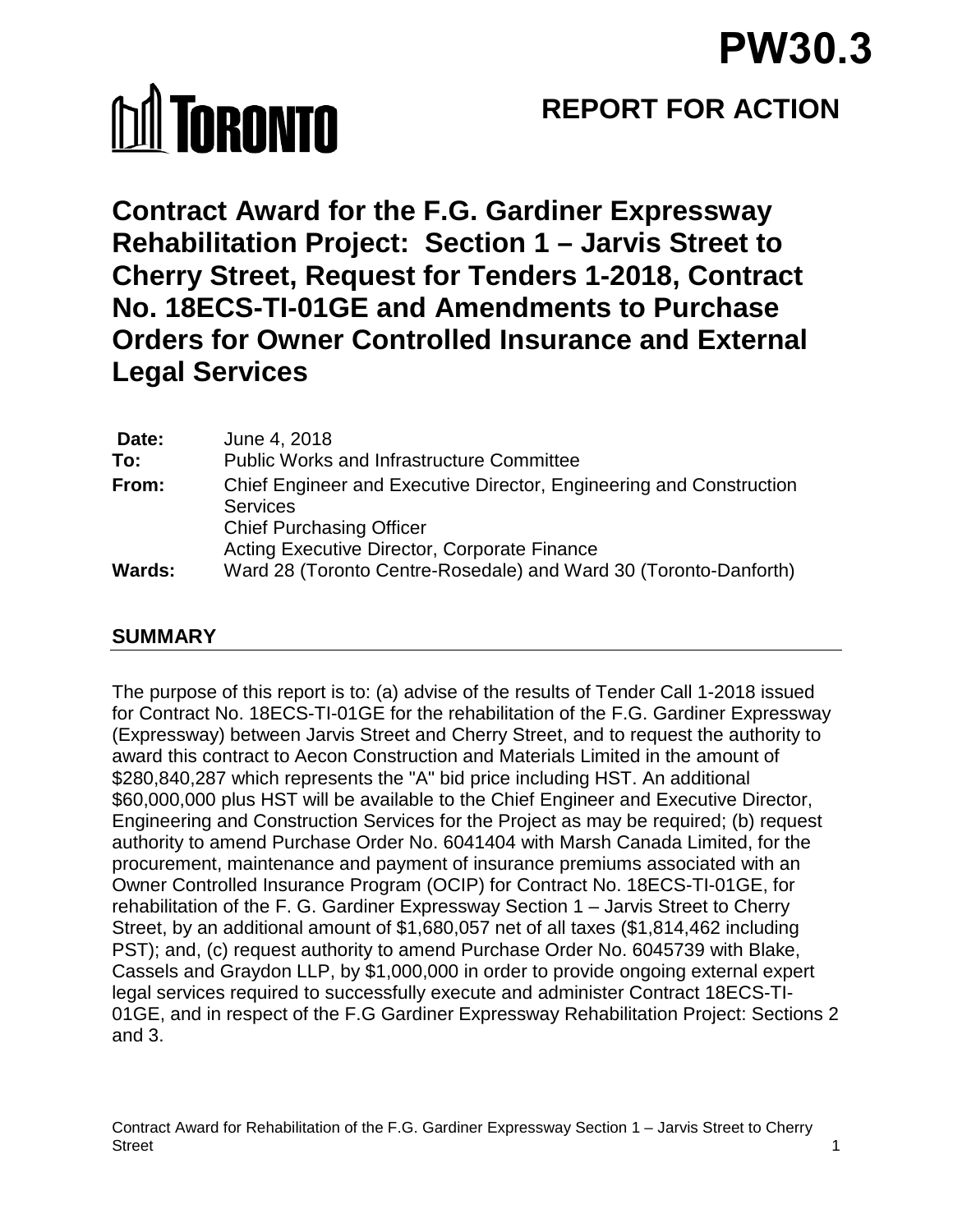Contract No. 18ECS-TI-01GE is the first contract for the rehabilitation of the Expressway using the implementation approach approved by City Council in December 2016. There is an urgent need to award this contract because the "elevated" section of the Expressway between Jarvis Street to Cherry Street is at the end of its service life and is an immediate first priority for rehabilitation.

The scope of work for Contract No. 18ECS-TI-01GE involves replacing the 1.1 kilometres of concrete deck and girders of the Expressway between Jarvis Street and Cherry Street, replacing the westbound off-ramp at Sherbourne Street and the eastbound on-ramp at Jarvis Street, rehabilitating the westbound off-ramp leading to Yonge, Bay and York Streets, and installing new street lighting along the Expressway and ramps. Construction is planned to commence in the Fall of 2018 and be completed by the end of 2020.

Amending Purchase Order No. 6041404 with Marsh Canada Limited, the City's Insurance Broker, allows the City to institute an Owner Controlled Insurance Program for Contract No. 18ECS-TI-01GE. This provides the City with direct control over the terms and conditions of insurance coverage, including developing and imposing the most appropriate and comprehensive clauses needed to effectively and prudently manage and minimize the risks associated with the project.

Amending Purchase Order No. 6045739 with Blake, Cassels and Graydon LLP allows the City to continue to rely on expert external legal advice and litigation support with the execution and administration, including claims, of Contract 18ECS-TI-01GE and the tender process, including preparation of tender documents and agreements, and execution and administration, including claims, of the required agreements in respect of the upcoming F.G Gardiner Expressway Rehabilitation Project: Sections 2 and 3.

#### **RECOMMENDATIONS**

The Chief Engineer and Executive Director, Engineering and Construction Services, the Chief Purchasing Officer, and the Acting Executive Director, Corporate Finance, recommend that:

1. The Public Works and Infrastructure Committee, in accordance with Section 195-8.4A of Toronto Municipal Code Chapter 195 (Purchasing By-Law), grant authority to award Contract 18ECS-TI-01GE, Tender Call 1-2018, for the construction of the F.G. Gardiner Expressway Rehabilitation Project: Section 1 – Jarvis Street to Cherry Street to Aecon Construction and Materials Limited in the amount of \$308,531,227 net of all applicable taxes and charges (\$313,961,377 net of HST recoveries) having submitted the lowest compliant bid and meeting the specifications in conformance with the Tender requirements. The award amount includes a contingency allowance of \$60,000,000.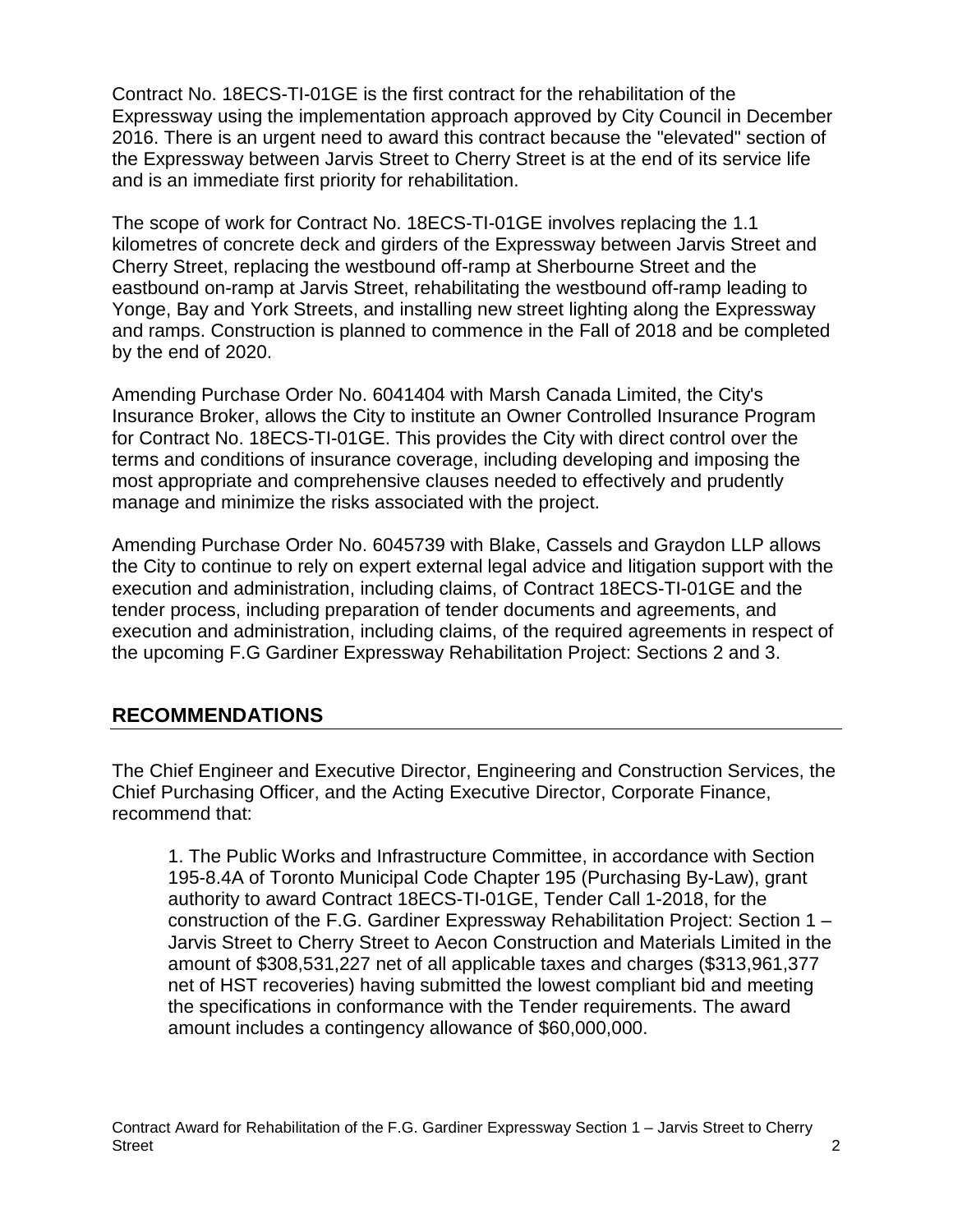2. The Public Works and Infrastructure Committee, in accordance with Section 71-11.1.C of the City of Toronto Municipal Code Chapter 71 (Financial Control By-Law), grant authority to amend Purchase Order No. 6041404 with Marsh Canada Limited by an additional amount of \$1,680,057 net of all applicable taxes and charges (\$1,814,462 including PST), and authorize the procurement of an Owner Controlled Insurance Program specific to Contract No. 18ECS-TI-01GE for the rehabilitation of the F.G. Gardiner Expressway between Jarvis Street and Cherry Street.

3. The Public Works and Infrastructure Committee , in accordance with Section 71-11.1.C of the City of Toronto Municipal Code Chapter 71 (Financial Control By-Law), grant authority to amend Purchase Order No. 6045739 with Blake, Cassels and Graydon LLP, by an amount of \$1,000,000, net of all applicable taxes and charges (\$1,017,600 net of HST recoveries), revising the current value from \$500,000 to \$1,500,000, net of all applicable taxes, to allow for the continued provision of legal services as required to provide ongoing advice and litigation support on the execution and administration, including claims, of Contract 18ECS-TI-01GE and the tender process, including preparation of tender documents and agreements, and execution and administration, including claims, of the required agreements in respect of the planned F.G Gardiner Expressway Rehabilitation Project: Sections 2 and 3.

## **FINANCIAL IMPACT**

The total value of the construction contract award for Contract 18ECS-TI-01GE, Tender Call 1-2018, for the F.G Gardiner Expressway Rehabilitation Project: Section 1 - Jarvis Street to Cherry Street, including a contingency amount of \$60,000,000, is \$308,531,227 net of all applicable taxes and charges, \$348,640,287 including HST (\$313,961,377 net of HST recoveries).

Funding is available within the 2018-2027 Approved Capital Budget and Plan for Transportation Services in the F. G. Gardiner project (CTP122-08), and the projected cash flow is summarized in Table 1 (all values are net of HST recoveries):

Table 1: Projected Cash Flow for the Gardiner Expressway Rehabilitation Project Section 1 Jarvis Street to Cherry Street

| <b>WBS Element</b> | 2018       | 2019        | 2020        | Total       |
|--------------------|------------|-------------|-------------|-------------|
| CTP122-08          | 40,000,000 | 136,980,689 | 136,980,688 | 313,961,377 |

Note: Cash flow values include contingency allowance and are net of HST recoveries

Amendment to Purchase Order No. 6041404 with Marsh Canada Limited, by an additional amount of \$1,680,057 net of all applicable taxes and charges (\$1,814,462 including PST).

Contract Award for Rehabilitation of the F.G. Gardiner Expressway Section 1 – Jarvis Street to Cherry Street 3 and 3 and 3 and 3 and 3 and 3 and 3 and 3 and 3 and 3 and 3 and 3 and 3 and 3 and 3 and 3 and 3 and 3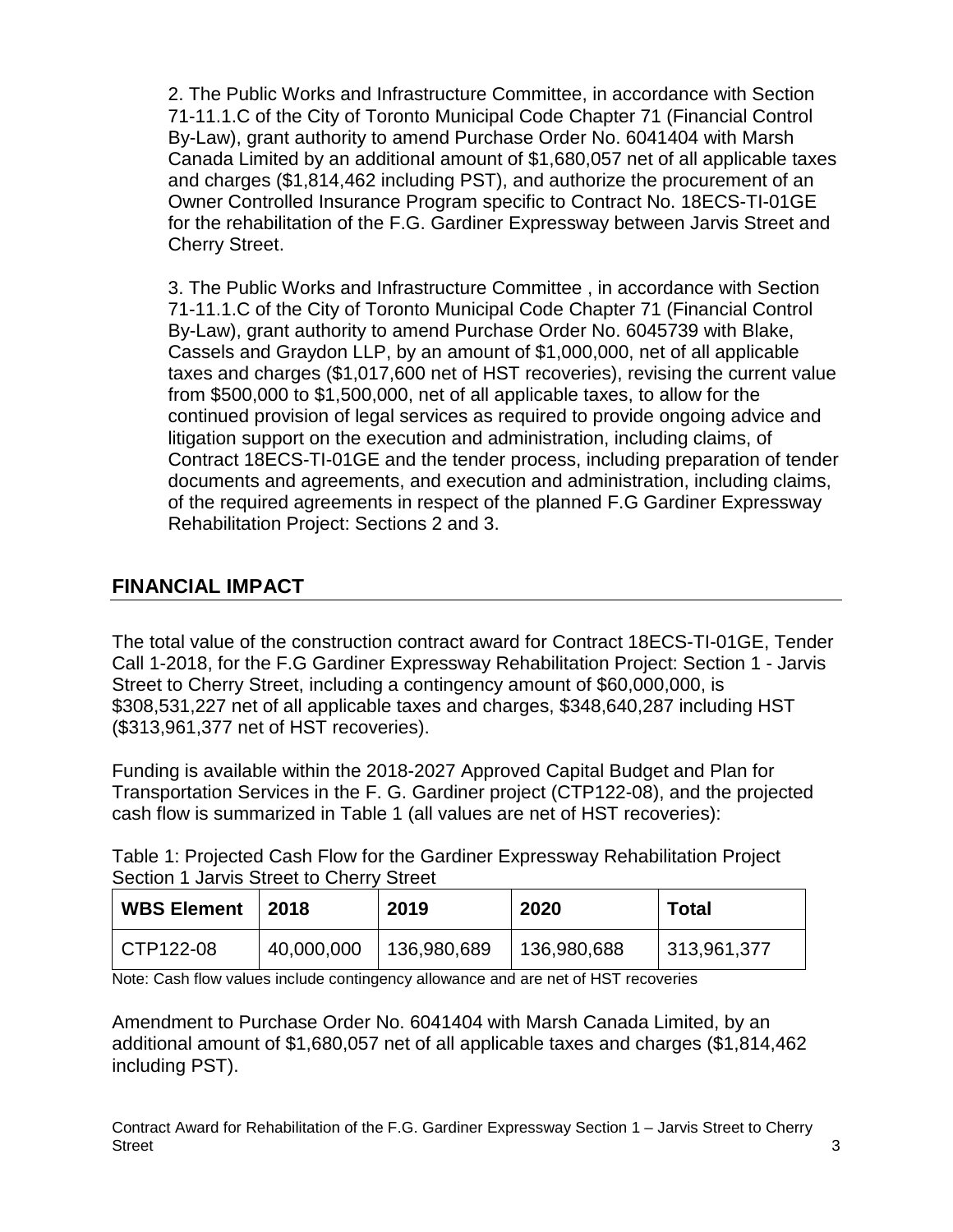Funding is available within the 2018-2027 Approved Capital Budget and Plan for Transportation Services in the F. G. Gardiner project (CTP122-08), and the projected cash flow is summarized in Table 2 (all values include PST):

| <b>WBS Element</b> | 2018      | 2019      | 2020      | Total       |
|--------------------|-----------|-----------|-----------|-------------|
| CTP122-08          | \$386,688 | \$713,887 | \$713,887 | \$1,814,462 |

Table 2: Projected Cash Flow for the Owner Controlled Insurance Program (OCIP)

Note: Cash flow values include PST

Amendment to Purchase Order No. 6045739 with Blake, Cassels and Graydon LLP, by an additional amount of \$1,000,000, net of all applicable taxes and charges, \$1,130,000 including HST (\$1,017,600 net of HST recoveries)).

Funding is available within the 2018-2027 Approved Capital Budget and Plan for Transportation Services in the F. G. Gardiner project (CTP122-08), and the projected cash flow is summarized in Table 3 (all values include HST):

Table 3: Projected Cash Flow for External Legal Services (Blake, Cassels and Graydon LLP)

| <b>WBS Element</b> | 2018      | 2019      | 2020      | <b>Total</b> |
|--------------------|-----------|-----------|-----------|--------------|
| CTP122-08          | \$500,000 | \$300,000 | \$217,600 | 51,017,600   |

Note: Cash flow values are net of HST recoveries

The Interim Chief Financial Officer has reviewed this report and agrees with the financial impact information.

## **DECISION HISTORY**

## **Strategic Rehabilitation Plan for the F.G. Gardiner Expressway**

At its meeting on December 13, 14 and 15, 2016, in consideration of the report on the New Implementation Approach for the F.G. Gardiner Expressway Revised Strategic Rehabilitation Plan, City Council authorized the Executive Director, Engineering and Construction Services, to proceed with the new approach for the implementation of the Revised Strategic Rehabilitation Plan for the F.G. Gardiner Expressway; and directed the General Manager, Transportation Services, to include the revised cash flows associated with the new approach for the implementation of the Revised Strategic Rehabilitation Plan for the F.G. Gardiner Expressway within the Transportation Services 2017-2026 Capital Budget. The report presented the proposed phasing for the rehabilitation for the Gardiner Expressway based on the current structural condition of the Expressway and incorporating proven techniques for mitigating the anticipated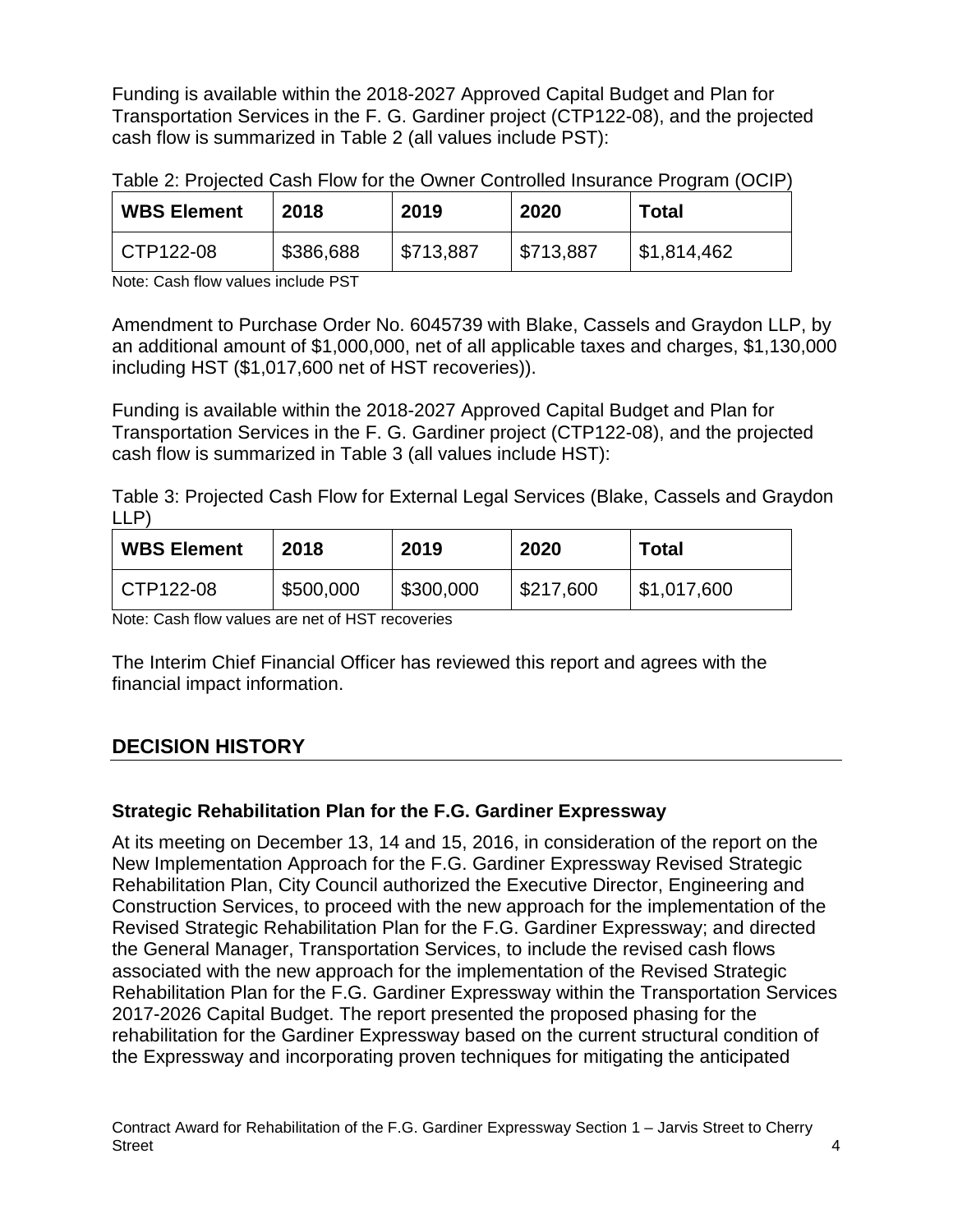traffic congestion associated with this scale of construction. The Council decision can be found at:

<http://app.toronto.ca/tmmis/viewAgendaItemHistory.do?item=2016.EX20.14>

At its meeting on March 28 and 29, 2017 City Council authorized the Executive Director, Engineering and Construction Services to negotiate and enter into a non-competitive agreement with MMM Group for the detailed engineering design and construction liaison for the Deck Replacement of the F.G. Gardiner Expressway from Jarvis Street to Cherry Street. The Council decision can be found at: <http://app.toronto.ca/tmmis/viewAgendaItemHistory.do?item=2017.PW19.2>

## **Application of Cost plus Time Tendering**

At its meeting of July 7, 8, and 9, 2015, City Council authorized the Executive Director, Engineering and Construction Services and the Director, Purchasing and Material Management Division, to pilot the application of a cost plus time tender process, for construction projects within the municipal right of way, where traffic disruption is expected to be significant. The Council decision can be found at: <http://app.toronto.ca/tmmis/viewAgendaItemHistory.do?item=2015.PW6.2>

## **Award to Marsh Canada Limited for Insurance Broker Services**

At its meeting of December 14, 2017, Bid Award Panel granted authority to award the contract for Insurance Broker Services for the City of Toronto to Marsh Canada Limited, being the highest scoring Proponent meeting the requirements of Request for Proposal (RFP) No. 9105-17-7180. The services provided by the City's Broker include the procurement and maintenance of the City's annual corporate insurance policies, consulting on construction and surety matters, placement of non-routine insurance policies and insurance procurement for Division-specific purposes, such as the Gardiner Expressway Rehabilitation Project: Section 1 – Jarvis Street to Cherry Street. The scope of the Insurance Broker Services allows City Divisions to acquire insurance that is in addition to the City's usual suite of annual corporate insurance policies. Requests for project specific insurance coverage are reviewed by the City's Insurance and Risk Management staff in consultation with the City's Insurance Broker on a case by case basis, and when additional coverage is warranted, the funding for the insurance premiums associated with the additional coverage are the responsibility of the City Division requiring the coverage. The Bid Award Panel decision can be found at: <http://app.toronto.ca/tmmis/viewAgendaItemHistory.do?item=2017.BA55.1>

Purchase Order No. 6041404 was issued to Marsh Canada Limited, based on the 2015- 2016 Insurance Program Renewal (insurance premiums) for the period from June 1, 2015 to May 31, 2016. City Council on May 5, 6 and 7, 2015 adopted on consent GM3.23, the March 18, 2015 report from the Deputy City Manager and Chief Financial Officer on the 2015-2018 Insurance Program Renewal. The report recommended that City Council delegate authority to the Deputy City Manager and Chief Financial Officer to renew the City's program of property and casualty insurance on an annual basis, throughout the duration of the current City Council term (June 1, 2016, June 1, 2017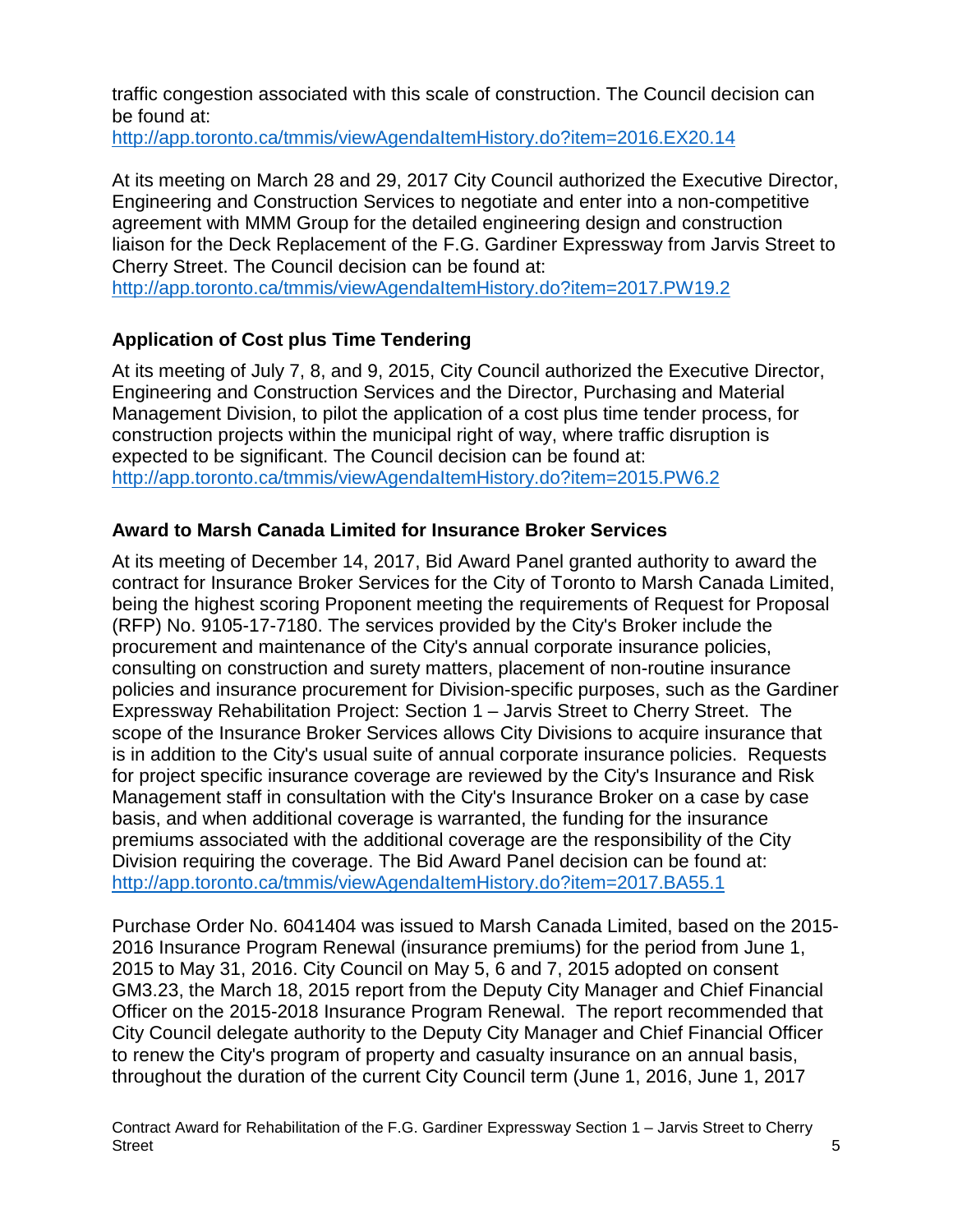and June 1, 2018) provided that the terms, conditions, limits and deductibles are, in the opinion of the Deputy City Manager and Chief Financial Officer, substantially the same as outlined in the report (March 18, 2015). The resulting Purchase Order No. 6041404 was created following City Council authorization to pay insurance program renewal premiums, and is the purchasing document to be used for payment of all other separately authorized insurance premiums procured by the City. The Government Management Committee decision can be found at:

[http://app.toronto.ca/tmmis/viewAgendaItemHistory.do?item=2015.GM3.23.](http://app.toronto.ca/tmmis/viewAgendaItemHistory.do?item=2015.GM3.23)

## **COMMENTS**

## **Background**

The City of Toronto owns and operates the F.G. Gardiner Expressway, a major arterial roadway that runs parallel to the Lake Ontario shoreline in the downtown core. The Expressway, which is shown in Figure 1, is 18 kilometres long, comprising an "at grade" section that is 11 kilometres long and an "elevated" section that is 7 kilometres long.



Figure 1. Map showing the F.G. Gardiner Expressway.

The Expressway was constructed over an 11-year period from 1955 to 1966, and has been in service for over 60 years. The effects of weathering, salt, and increasing traffic loads have had an impact, and the concrete deck for the elevated section of the Expressway is approaching the end of its original design life. Details about the Expressway are presented in Table 4.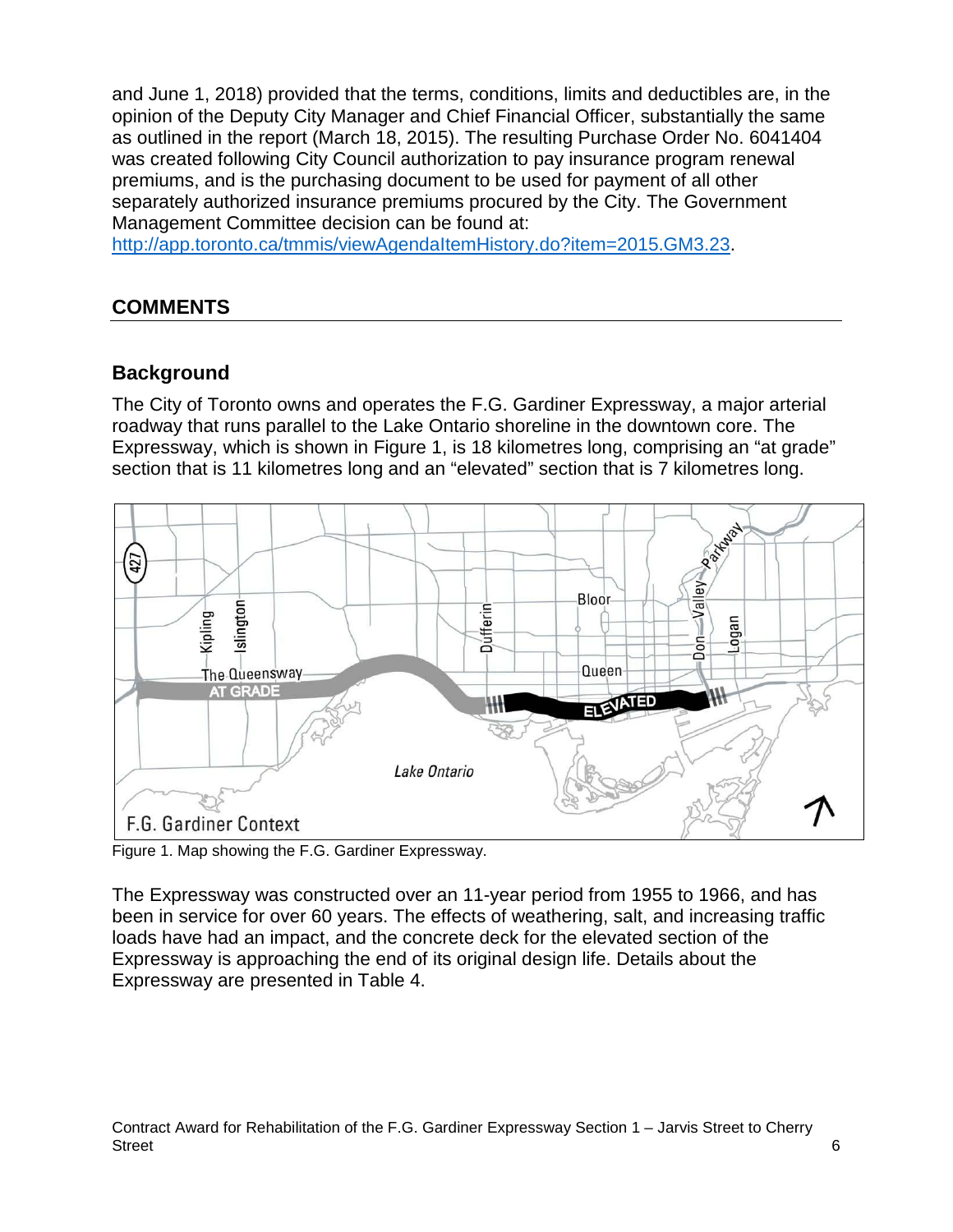| Table 4. Features of the "At Grade" and "Elevated" Sections of the F.G. Gardiner |  |  |  |
|----------------------------------------------------------------------------------|--|--|--|
| Expressway.                                                                      |  |  |  |

| Feature                                                  | <b>At Grade Section</b>                                                                          | <b>Elevated Section</b>                                                 |
|----------------------------------------------------------|--------------------------------------------------------------------------------------------------|-------------------------------------------------------------------------|
| Length and<br>Location                                   | 11 kilometres long, extending from<br>Highway 427 to about 300 metres east<br>of Dufferin Street | 7 kilometres long, from just east of<br>Dufferin Street to Logan Avenue |
| <b>Structures</b>                                        | 32 structures (e.g., bridges and<br>culverts)                                                    | 335 bridge spans                                                        |
| Driving<br>Lanes                                         | 6 to 10 driving lanes west of the<br><b>Humber River</b><br>6 driving lanes east of Humber River | 6 to 8 driving lanes and 17 ramps                                       |
| Total<br>Surface<br>Area of<br>Paved<br>Traffic<br>Lanes | Approximately 370,000 square metres                                                              | Approximately 300,000 square metres                                     |
| Posted<br>Speed<br>Limit                                 | 100 km/h west of the Humber River<br>90 km/h east of the Humber River                            | 90 km/h                                                                 |

The "elevated' section of the Expressway has 3 main components, shown in the typical cross-section in Figure 2:

- The "deck", which is the road surface and is composed of a layer of asphalt and waterproofing on top of reinforced concrete;
- "Girders", which support the deck; and,
- A series of 334 steel reinforced concrete "bents", which consist of a steel reinforced concrete pier cap that sits on top of steel reinforced concrete columns.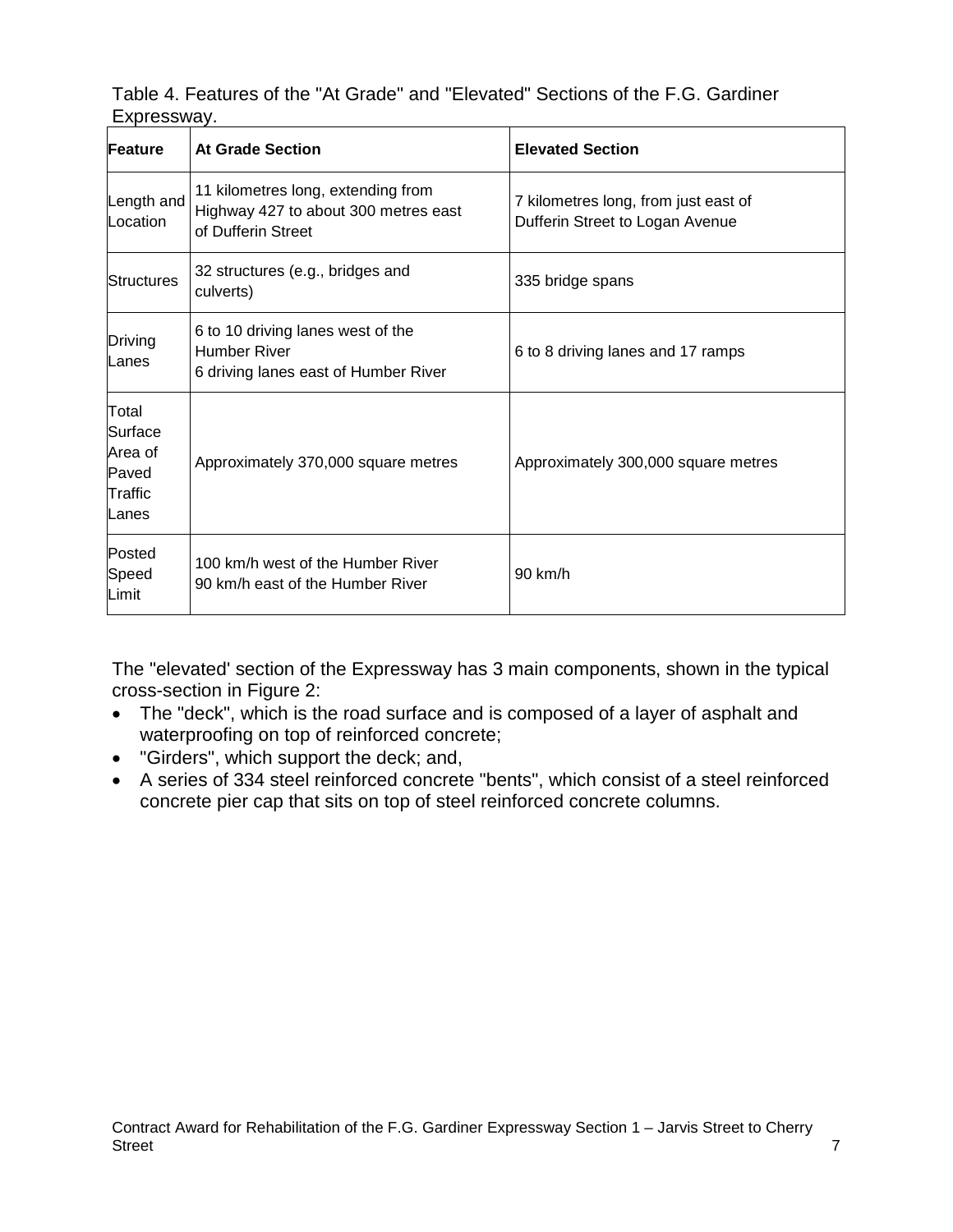

Figure 2. Typical cross-section of the "elevated" section of the F.G. Gardiner Expressway showing deck, girders, and bents supported by columns and pier caps, and providing an enlarged cross-section of the deck composition showing the asphalt, waterproofing and rebar on top of the concrete base.

Drawing on detailed investigations and available condition assessment data for both the "at-grade" and "elevated" sections, a Strategic Rehabilitation Plan for the F.G. Gardiner Expressway was developed. The implementation approach for the Plan was adopted by Council in December 2016 and the work is being phased based on a prioritization of the rehabilitation needs of the Expressway and with a view to minimizing traffic and transit disruption.

Figure 3 is a schematic diagram showing the planned timing of construction works along the length of the Expressway and was originally presented in the December 2016 report on the implementation approach (refer to Council decision 2016.EX20.14).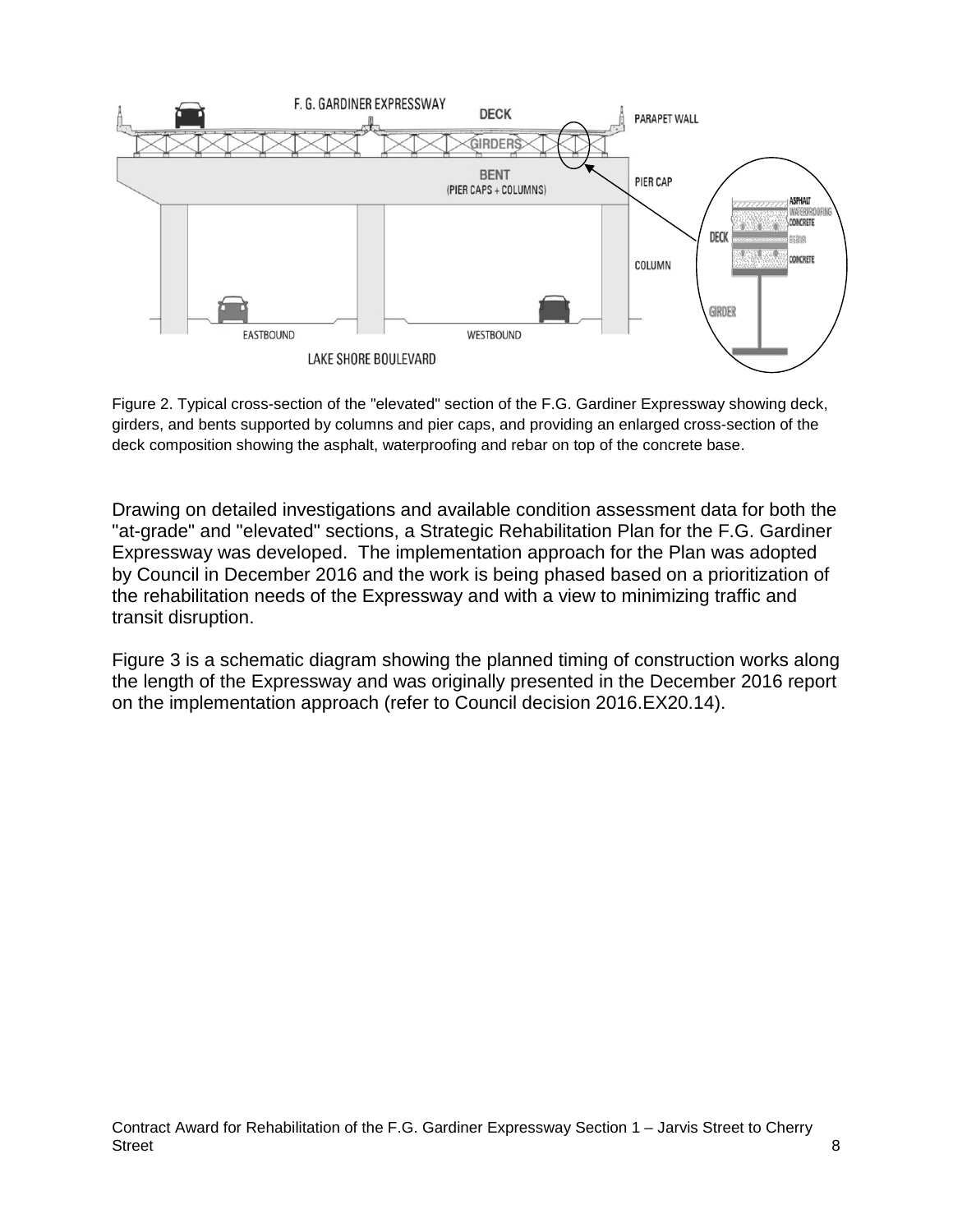

Figure 3. Implementation Schedule for the F.G. Gardiner Expressway Revised Strategic Rehabilitation Plan (2018-2024), showing the location and timing of construction works along the Expressway and highlighting Contract No. 18ECS-TI-01GE.

As shown in Figure 3, the F.G. Gardiner Expressway Rehabilitation Project: Section 1 – Jarvis Street to Cherry Street, Contract No. 18ECS-TI-01GE, is the first contract of the multi-phase Gardiner Strategic Rehabilitation Plan. Subsequent contracts will be initiated to address the remaining rehabilitation needs of the Expressway. In addition, a Public Realm Phasing and Implementation Plan will be prepared for the Gardiner and Lake Shore Boulevard East Environmental Assessment study area (i.e. Jarvis Street to Logan Avenue), consistent with Council direction and Ontario Ministry of the Environment and Climate Change approval conditions. The plan will be developed by Waterfront Toronto, working with City Divisions, and in consultation with local stakeholders. The proposed public realm improvements will reflect City best practices with respect to road reconstruction.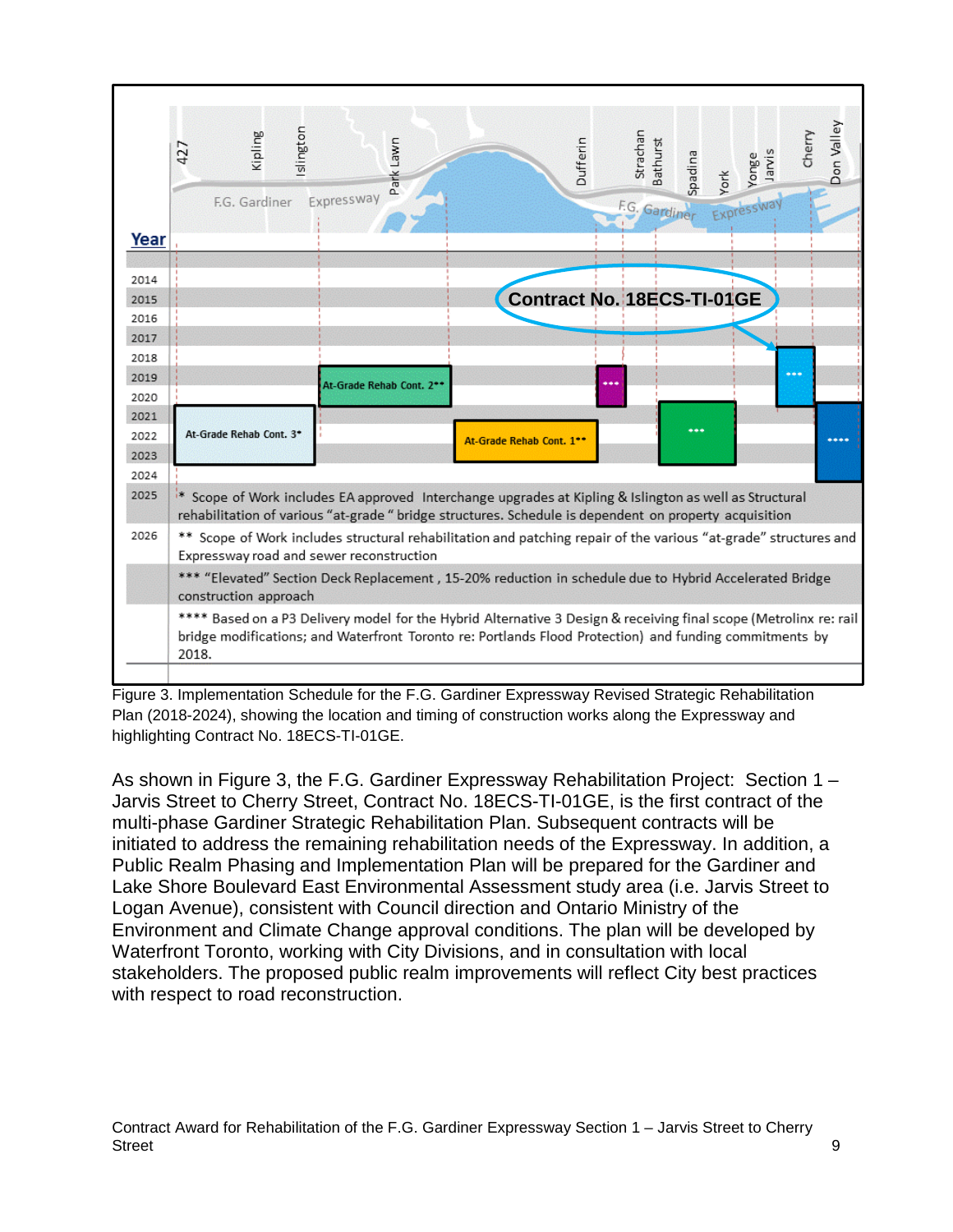The Gardiner and Lake Shore Boulevard East EA study area will undergo significant growth and change during the next ten or more years, presenting a challenge in the implementation of the public realm improvements. A phased implementation is therefore proposed, with components of the plan delivered over time through a number of initiatives, including: the Gardiner Strategic Rehabilitation Plan; other City infrastructure projects; other public agency infrastructure projects (e.g. led by Metrolinx and Waterfront Toronto); and private land development projects. The implementation of these components will require extensive coordination.

## **Scope of Work for Contract No. 18ECS-TI-01GE**

The implementation approach for the Strategic Rehabilitation Plan identified the rehabilitation of the "elevated" section of the Expressway between Jarvis Street and Cherry Street as the immediate first priority because this section is at the end of its service life.

Contract No. 18ECS-TI-01GE addresses the urgent rehabilitation needs of this section of the Expressway and involves:

- Replacing the entire 1.1 kilometre concrete deck and steel girders of the Expressway between Jarvis Street and Cherry Street;
- Replacing the entire westbound off-ramp at Sherbourne Street and the entire eastbound on-ramp at Jarvis Street;
- Rehabilitating the westbound off-ramp leading to Yonge, Bay and York Streets which will include a new concrete overlay, replacement of the parapet walls, expansion joints, signs, and lighting;
- Installing new street lighting along the Expressway and ramps; and,
- Upgrading existing Road Emergency Services Communication Unit (RESCU) plant (intelligent traffic management system, including traffic cameras and sensors) along the entire rehabilitated section of the Gardiner Expressway.

As shown in Figure 3, Contract No. 18ECS-TI-01GE will take approximately 2.5 years to complete, assuming construction starts in Q3 of 2018. This is an aggressive schedule for the scope of work covered by Contract No. 18ECS-TI-01GE and is necessary to (1) ensure that future rehabilitation works can proceed as planned so that the Expressway remains in a safe and operable condition at all times; and, (2) minimize traffic and transit (e.g., GO Bus) impacts that will result from traffic lane closures on both the Expressway and on Lake Shore Boulevard, directly underneath the Expressway, during construction.

The aggressive construction schedule is based on the use of an Accelerated Bridge Construction (ABC) approach for the replacement of the concrete deck and ramps. This approach involves the construction of prefabricated sections, containing new girders and deck segments, constructed in advance at a remote facility and then transported to the site. The existing deck would be cut into sections and each deck section, together with the supporting girders, would be removed, and the new prefabricated deck and girder segments would be hoisted into place. This approach reduces the time needed for construction by approximately 40% in comparison to the conventional, build-in-place approach to bridge deck rehabilitation. An added benefit of the ABC approach is that it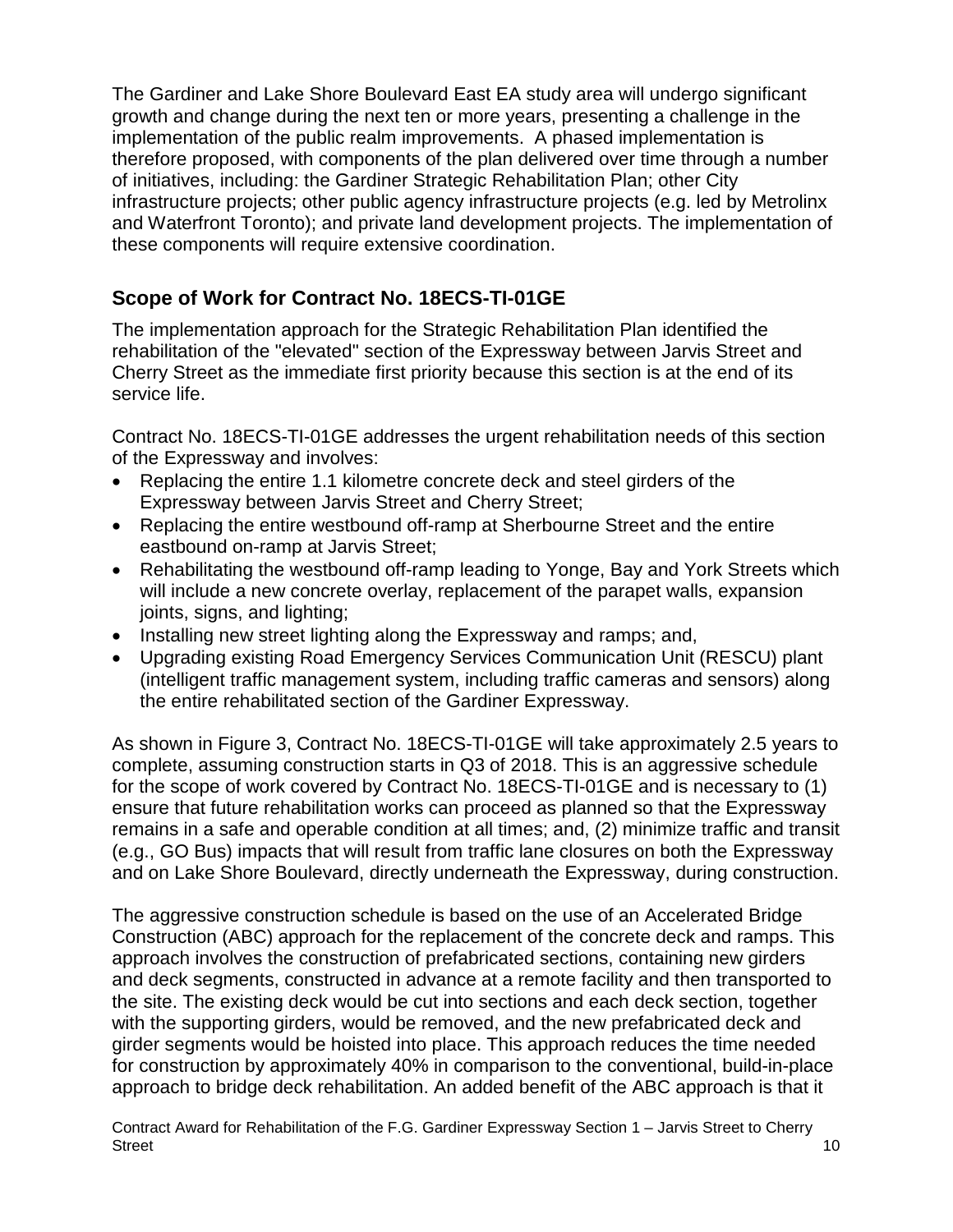can also result in a superior final product because the replacement components are fabricated in a quality and climate controlled facility.

Bridge replacements or rehabilitation using this type of ABC approach have become more widely employed in recent years in order to mitigate traffic delays during construction. Recent examples in Canada include:

- Hwy 417 Bridge (Ottawa);
- Jacques Cartier Bridge (Quebec); and,
- Mercier Bridge (Quebec).

## **Procurement Strategy**

City Staff recognize the need to prudently manage this contract to ensure its completion within budget and planned timelines, and to mitigate to the extent possible the construction-related traffic and transit disruption. To help the City achieve these goals, Blake, Cassels and Graydon LLP ("Blakes") was retained to provide external legal advice and assistance. Specifically, Blakes assisted with the identification of terms and conditions to be included in the tender specifications and project agreement for Contract No. 18ECS-TI-01GE (and in future similar construction contracts), provided advice on the approach to the procurement of the contractor, and assisted with the development of the procurement documents and related project agreements.

A two stage procurement strategy was adopted, involving:

(1) a qualification process, using a formal Request for Qualifications; and,

(2) an "A+B" tender evaluation strategy, whereby the tender cost submitted by the qualified contractors that were eligible to bid on the contract included two components, namely, "A", the capital construction costs for the project; and, "B" the dollar value for the total number of days that the contractor would close lanes on the Gardiner Expressway and/or Lake Shore Boulevard in order to complete the contract (i.e. Lane Closure Value).

Details about the two stages are presented below.

## *(1) Request for Qualifications*

Given the scale and complexity of the Gardiner Expressway Rehabilitation Project: Section 1, a contractor qualification process was undertaken to ensure that the contractors invited to bid on the tender had the necessary experience, expertise and equipment to successfully deliver the project within the prescribed timelines. The qualification process was developed in consultation with Purchasing and Materials Management Division (PMMD), Legal Services, Transportation Services, and the external legal services provider, Blakes.

The qualification criteria that all prospective bidders were required to demonstrate included:

Contract Award for Rehabilitation of the F.G. Gardiner Expressway Section 1 – Jarvis Street to Cherry Street 2008 - 11 April 2008 - 12 April 2008 - 12 April 2008 - 12 April 2008 - 12 April 2008 - 12 April 2008 - 1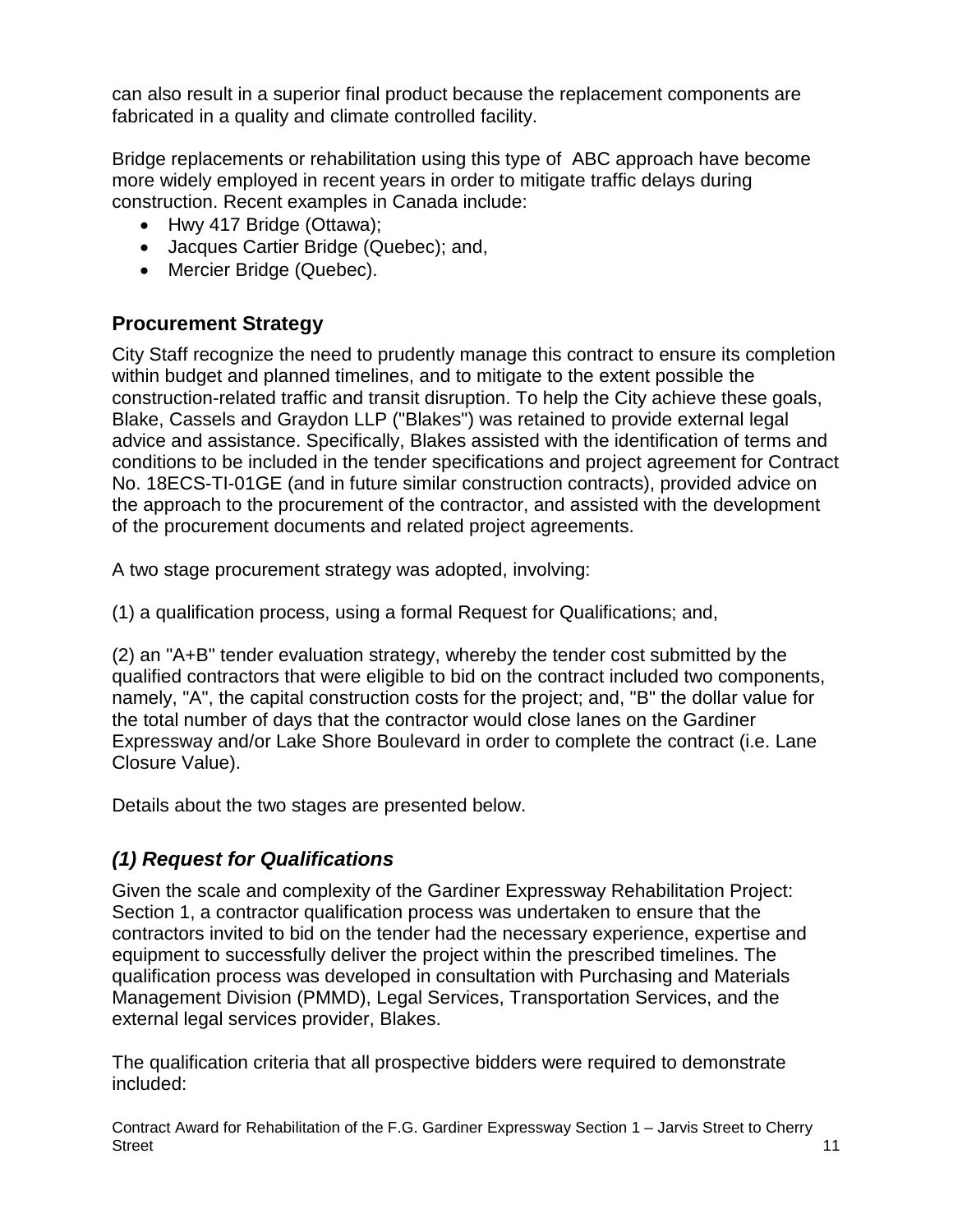- The technical expertise appropriate to the scope and scale of work, and evaluated on the basis of previous successful delivery of \$100 million in total for similar projects within the past five (5) years;
- Extensive bridge removal and experience using the Accelerated Bridge Construction (ABC) approach to bridge construction;
- Experience in hoisting and transporting large sections of bridges;
- Experience in the construction of pre-fabricated bridge units;
- Extensive experience in road and highway/expressway construction, including traffic management;
- A proven track record for Health and Safety and Quality Control Management; and
- The financial capacity to complete a project of this size where:
	- Payments are made on the basis of quarterly milestones (i.e. they will have to self-finance on a quarterly basis), rather than the conventional monthly invoicing;
	- Additional financial holdbacks are imposed, and;
	- Liquid security is required in addition to the conventional 50/50 performance and material bonds.

## *(2) "A+B" (Cost plus Lane Closure Value) Tendering Strategy*

Minimizing the duration of road occupancy for City-led construction projects on roads with high volumes of vehicular traffic, cyclists, pedestrians and commercial operations helps to minimize traffic congestion and travel delays. Achieving timely completion of construction is a key goal for all construction projects, and is especially true for roads carrying high traffic volumes, such as the Expressway, where the impact of lane closures is greater.

To mitigate delays in the delivery of Contract No. 18ECS-TI-01GE, and to promote expeditious project completion, an "A+B" or "Cost plus Lane Closure Value" tendering strategy was used, whereby the tender cost submitted by the bidders included two components:

- "A" the capital construction costs (Cost) for the project; and,
- "B" the dollar value for the total number of days when lanes on the Gardiner Expressway and/or Lake Shore Boulevard would be closed to support the construction (Lane Closure Value). The Tender document for Contract No. 18ECS-TI-01GE defined daily costs for traffic lanes on the Gardiner Expressway, ramps and Lake Shore Boulevard, respectively, which would be closed to traffic during the period of construction.

Using this strategy, the bids are evaluated and the contract awarded to the bidder with the lowest total "A+B" value. However, the contract award value is "A", the capital construction cost only; and the value of "B" is used for ranking purposes only and is not included in the contract award value. Therefore, using this approach, it is possible that the successful bid may not represent the lowest capital cost.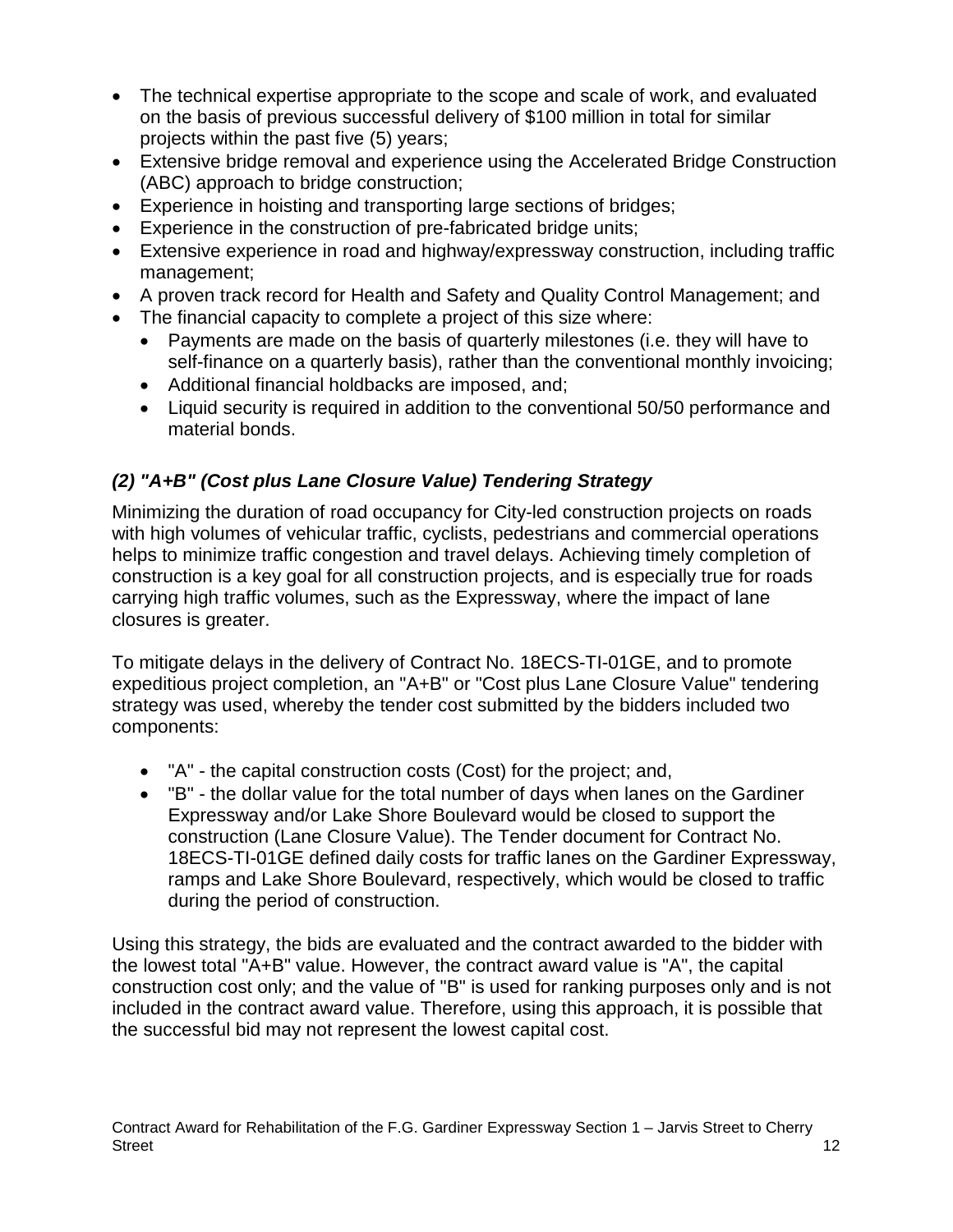"Cost plus Lane Closure Value" bidding encourages contractors to plan how the works will be completed and estimate the number of lanes and days of lane occupancy needed to complete the works as part of the tender submission. Contractors may consider opportunities to apply additional resources, such as extended hours, additional crews and equipment, to reduce the lane closure requirements, which would be reflected in their bid prices for "A" and "B".

Through extensive traffic modelling, staff were able to determine the anticipated traffic queues and travel time delays during construction. This information, along with an assumed average hourly wage of \$26.82 per hour per vehicle within the Greater Toronto Area (obtained from Statistics Canada) was used to develop comprehensive Lane Closure Cost estimates for the Gardiner Expressway, ramps, and Lake Shore Boulevard.

Typical Lane Closure Values were assessed as follows:

- Cost per 24 hour weekday on the Gardiner Expressway
	- \$55,000 for one (1) lane
	- \$325,000 for four (4) lanes
- Cost for weekday off peak (10 am to 3 pm or 10 pm to 5 am) on Lake Shore **Boulevard** 
	- \$10,000 for one (1) lane

In addition to the use of Cost plus Lane Closure Value, the tender document prescribed minimum traffic management requirements, specifically that:

- Construction would take place in two (2) stages, beginning with the entire north side of the Expressway first, followed by the entire south side;
- Two (2) lanes must be maintained in each direction on the Gardiner Expressway during weekdays periods from 5:00 am to 10:00 pm; and,
- Only one (1) ramp can be closed at a time.

The allowable parameters for lane closures took into consideration the planned annual events within the downtown core with provisions that would permit the City to preclude additional lane closures for new events (beyond the traditional annual events) over the course of the construction contract.

## **Contract No. 18ECS-TI-01GE Terms and Conditions**

Several facets of Contract No. 18ECS-TI-01GE are not typical of traditional City municipal infrastructure construction contracts:

(1) A specific Project Agreement that incorporates new terms and conditions has been developed to best manage the contract risks and promote and encourage efforts by the successful contractor to complete the contract as expeditiously as possible while at the same time adhering to the project specifications and minimizing traffic-related disruptions.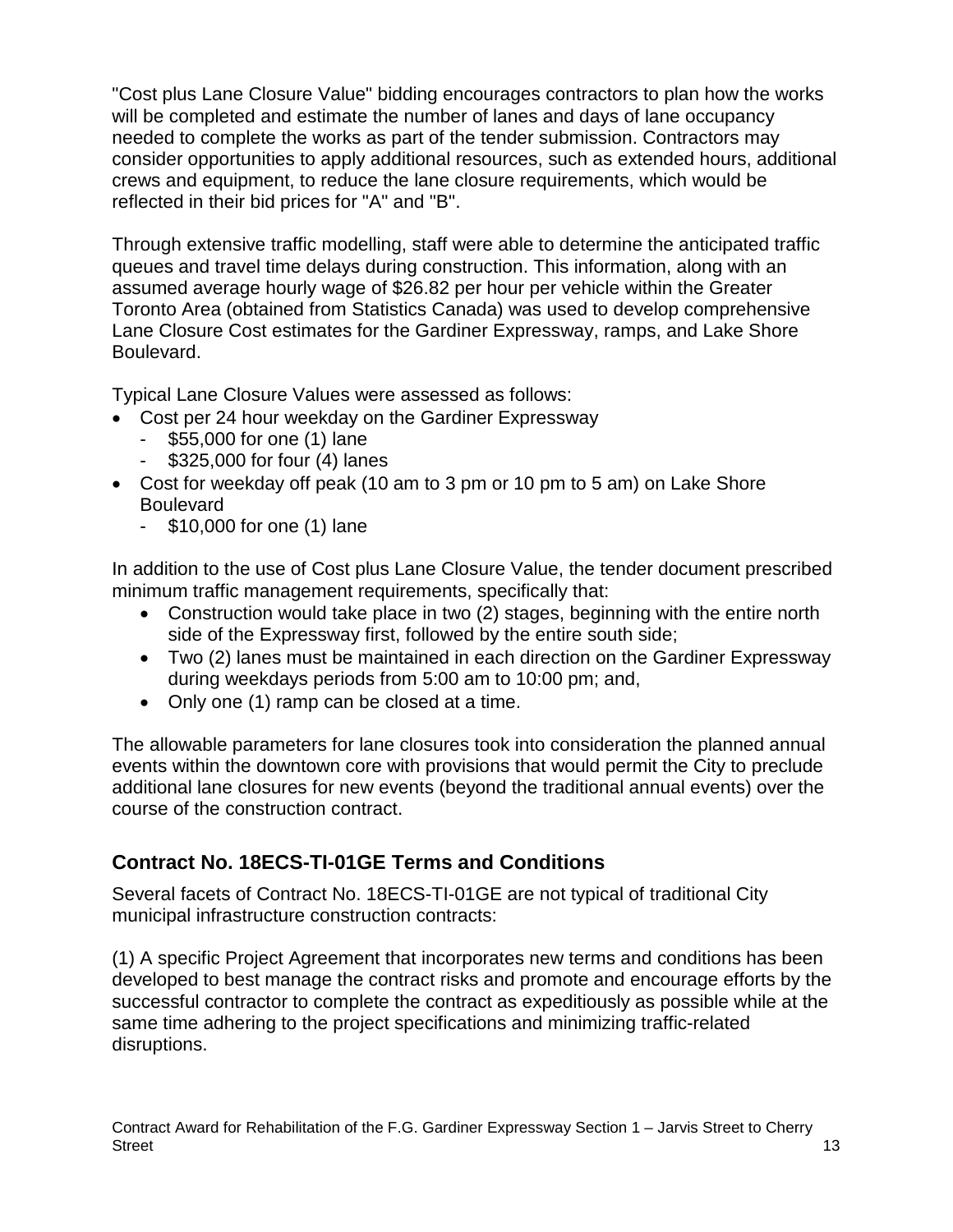(2) Owner Controlled Insurance Program (OCIP) has been identified as being a more appropriate approach to protect the City against the possibility of adverse financial impact due to accidental loss and damage as a result of Contract No. 18ECS-TI-01GE, given the large scale, complexity, contract value, specialized equipment and requirements, and duration of the contract.

(3) This contract was selected for the further application of the City's Social Procurement Policy.

#### *(1) New Terms and Conditions*

The following terms and conditions have been developed specifically for, and are included in, a Project Agreement for Contract No. 18ECS-TI-01GE:

#### *Unique Construction Payment Framework based on Quarterly Milestones*

For Contract No. 18ECS-TI-01GE, a payment framework will be used whereby the City will make milestone payments on a quarterly basis according to prescribed milestones, proposed by the contractor and agreed to by the City and the contractor at the time the contract is signed. The payments will only be made once the contractor has completed all the necessary works. If the works are not completed by the milestone date, the payment will be deferred until such time as the agreed works are completed. This ensures that the contractor is motivated to complete the works and adhere to the schedule, as payments are no longer a "pay as you go" system but are linked to completed milestone performance.

#### *Increased Holdback Provisions*

Contract No. 18ECS-TI-01GE contains a "City Holdback" provision whereby the City will withhold a percentage of the payment from each Milestone Payment until Final Acceptance. This is in addition to the Statutory Holdback of 10% required through the Construction Lien Act. From the start of the contract to the mid-point, the City will hold back an additional 10% (in cash or Letter of Credit); after the mid-point, the City will reduce the holdback to 5% until final acceptance.

#### *More Robust Liquidated Damages*

Contract No. 18ECS-TI-01GE stipulates a contract completion date that is 912 days (two and a half years) from the time the contractor is notified of the contract award. If the contractor fails to complete the contract within the specified timeframe, liquidated damages valued at \$100,000 will be applied for each day beyond the scheduled completion date. The value of the liquidated damages was assessed by the City as being representative of all the costs that the City would incur if the contract completion was delayed, and should further motivate the contractor to adhere to the project schedule.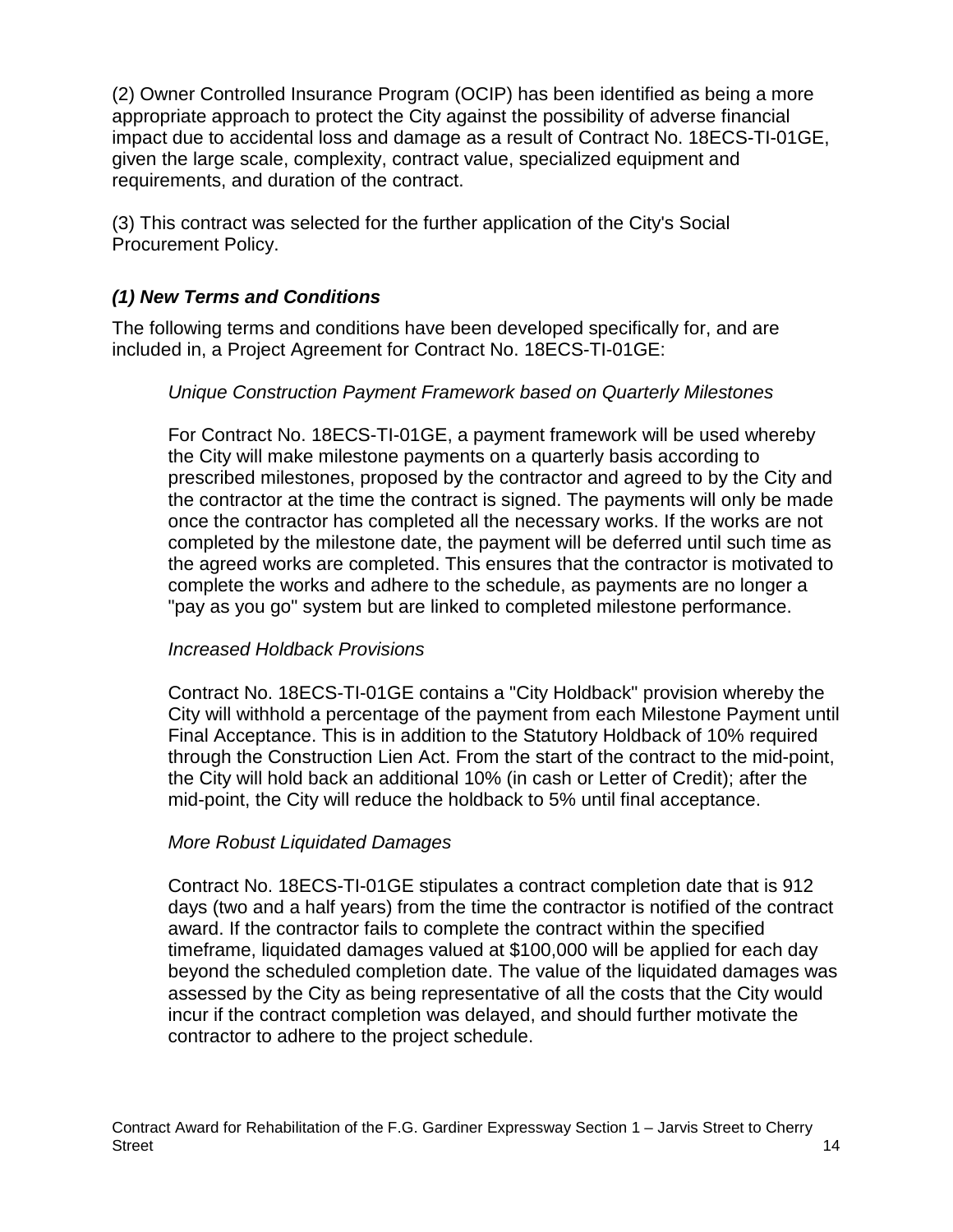#### *Liquidity Added to Bonding Requirements*

Typical City of Toronto construction projects require contractors to provide the City with "50/50" bonds: (1) a Performance Bond (50% of the contract value) to ensure work is performed as prescribed and to protect City in the event the contractor defaults on the contract; and, (2) a Labour and Materials Payment Bond (50% of the contract value) to ensure payment to first tier subcontractors.

For this contract, a "Liquid Component" has been added to the bonding requirements. This permits the City to immediately access funds to rectify a construction-related impact or deficiency without the typical delays that are currently experienced from sureties.

The successful contractor will be required to provide the City with a Liquid Component in the form of a letter of credit from a financial institution or a liquid bond from a surety. The Liquid Component will begin at 10% of the contract value, which will be reduced to 5% at the mid-point of the contract, and 2.5% at substantial completion of the contract.

#### *Cost Adjustments for Additional Lane Closures*

Contract No. 18ECS-TI-01GE assigns prescribed daily costs to traffic lanes on the Gardiner Expressway, ramps and Lake Shore Boulevard, respectively, which are taken out of use during the period of construction. At the time the contract is signed, the contractor will have to provide a breakdown of planned monthly lane closures (and their associated value), over the duration of the contract. The City will be instituting a robust monitoring and tracking protocol to ensure that the actual lane closures are reconciled against the original monthly estimate. If the contractor exceeds their estimated value of lane closures by more than 10% on a monthly basis, the City will require a remediation plan that shows how the contractor intends to achieve the milestones for lane closures previously estimated. If the contractor fails to achieve the approved remediation plan targets, the City will holdback the difference between the actual value of lane closures and the original forecast, from the quarterly milestone payment.

#### *Dispute Resolution Procedure*

The contract includes provisions for a more robust dispute resolution procedure to resolve disputes during construction. A Project Steering Committee will be formed soon after contract execution, comprising of senior representation from both the City and the contractor. A "Referee" will be appointed jointly by the City and the contractor to address any disputes that the Project Steering Committee has been unable to resolve. The Referee will be an individual with specialized knowledge or expertise with respect to the dispute and will maintain a position of independence and impartiality. The use of a Referee is a common industry practice for construction of large scale and complex projects. The overall intent in using a Referee is that the parties resolve disputes quickly and thereby reduce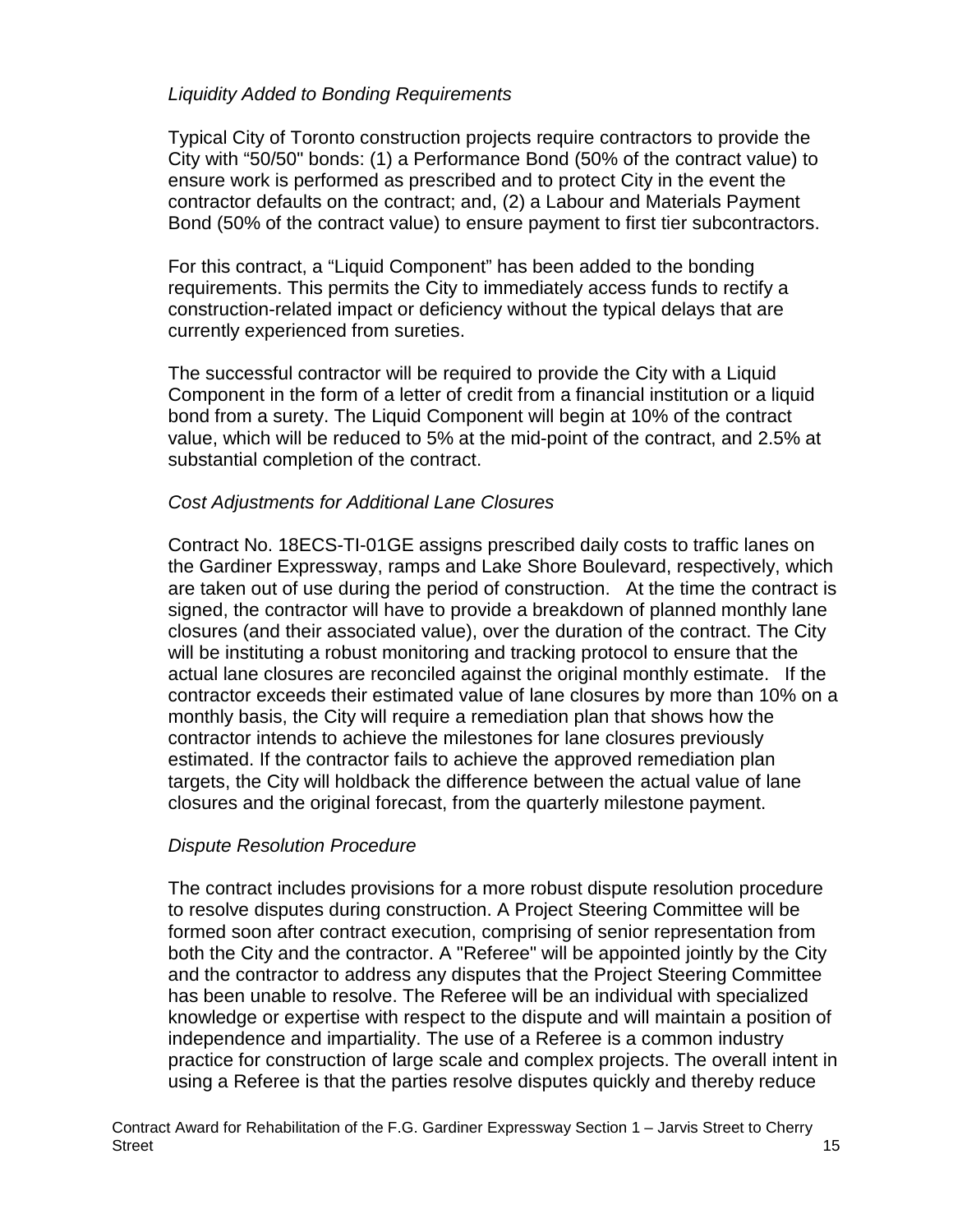the risk of impacts on the project schedule, precluding the need for litigation. The contract contemplates a cost of \$500,000 in fees for the Referee, with the cost to be shared equally by the City and Contractor.

#### *Innovation and Value Engineering*

The contract provides for the contractor, subsequent to signing the contract, to propose an innovation in either means or methods of construction which could accelerate the construction schedule and/or save the City significant costs. The City will have the right to accept or refuse the proposal. Where the City accepts the proposal, the City and the Contractor will share the cost savings 50/50.

## *(2) Owner Controlled Insurance Program (OCIP)*

Consideration of the type of insurance coverage is a critical component in any construction contract in order to protect against the adverse financial impact of accidental loss and damage. Typically, the City requires that its Contractors and professional services providers purchase their own insurance policies, in accordance with the requirements specified by the City in the tender documents, and include the cost for the insurance as part of their bid price. This is referred to as a Contractor Controlled Insurance Program (CCIP).

For the F.G. Gardiner Expressway Rehabilitation Project: Section 1 – Jarvis Street to Cherry Street contract, staff from the City's Corporate Finance, Insurance and Risk Management, have determined that purchasing an Owner Controlled Insurance Program (OCIP) is more appropriate, given the scale, complexity, contract value, specialized equipment and requirements, and duration of the contract.

The determination was made in consideration of the numerous benefits of an OCIP in comparison to the traditional construction project insurance approach when undertaking a large-scale construction project such as the F.G. Gardiner Expressway Rehabilitation Project.

Under this arrangement, the City, as the Owner, will purchase a master insurance program to protect against the possibility of adverse financial impact due to accidental loss and damage as a result of Contract No. 18ECS-TI-01GE, for rehabilitation of the F. G. Gardiner Expressway Section 1 – Jarvis Street to Cherry Street. The OCIP will provide coverage for all aspects associated with the bridge rehabilitation work, including coverage for work undertaken by contractors, subcontractors, engineers, architects and consultants working on design and construction of the project.

The benefits of an OCIP include ensuring the quality and financial stability of the selected insurer; that appropriate policies are obtained that provide full ("gap-less") coverage; and establishing a claims procedure which is satisfactory to the City. As with their own insurance, contractors would be responsible for paying insurance policy deductible amounts on all claims incurred.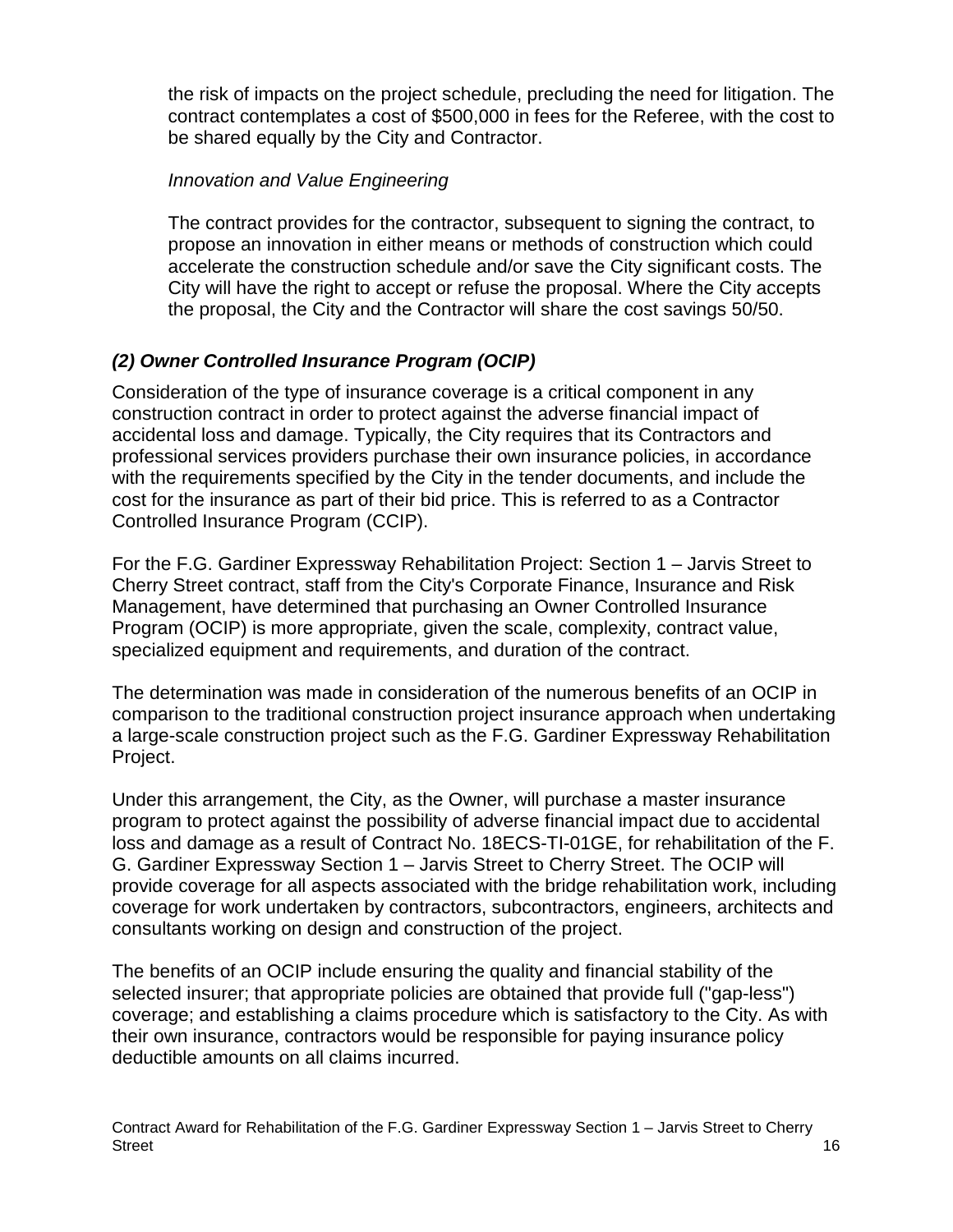#### *Quality of coverage*

- An OCIP provides the Owner (City) with direct control over the terms and conditions of coverage, allowing the Owner to develop and impose the most appropriate and comprehensive clauses according to the specific contract.
- It eliminates gaps in coverage between what a contractor and their subcontractors might have under their own insurance policies (i.e., under the CCIP approach) and the insurance coverage needs of the City.
- All participants of the project are equally insured, thus apportioning project risk more equitably.

## *Financial stability*

• An OCIP allows the City to control the selection of insurance companies to meet specific financial strength ratings.

## *Contractor accountability*

• Contractors remain responsible for paying insurance policy deductible amounts on all claims incurred.

## *Claims procedure*

- The claims settlement process responds directly to the City rather than having the insurance companies report to the contractor. This allows the City direct communication with the insurers and greater control over the project timeline by reducing the likelihood of disruption due to insurance claims, and facilitates more effective and timely customer service in the event that any constituents are affected by accidental damage resulting from the F.G Gardiner Expressway Rehabilitation Section 1 - Jarvis Street to Cherry Street contract.
- An OCIP would reduce or eliminate cross claims and coverage disputes between different insurance companies providing coverage on the same project because all parties would be covered under the same blanket insurance policies.

The following insurance policies would be included within the OCIP for the F.G. Gardiner Expressway Rehabilitation Section 1 - Jarvis Street to Cherry Street contract:

- All Risk Builders' Risk: which will protect the City, contractor, subcontractors and consultants engaged in the Project against physical loss or project property damage while the project is under construction due to an insured peril such as fire, flood, windstorm, earthquake and theft of materials.
- Commercial General Liability (Wrap-Up): this will protect the City, contractor, subcontractors and consultants engaged in the Project against liability arising from bodily injury and property damage to third parties during construction, including bodily injury and / or property damage that occurs after the Project is completed and up to the time when the bridge becomes operational.
- Single Project Contractors Pollution Liability: this will protect the City, contractor, subcontractors and consultants engaged in the Project against legal liability arising from either gradual or sudden and accidental pollution events that arise from the Project and that cause damage or injury to third parties.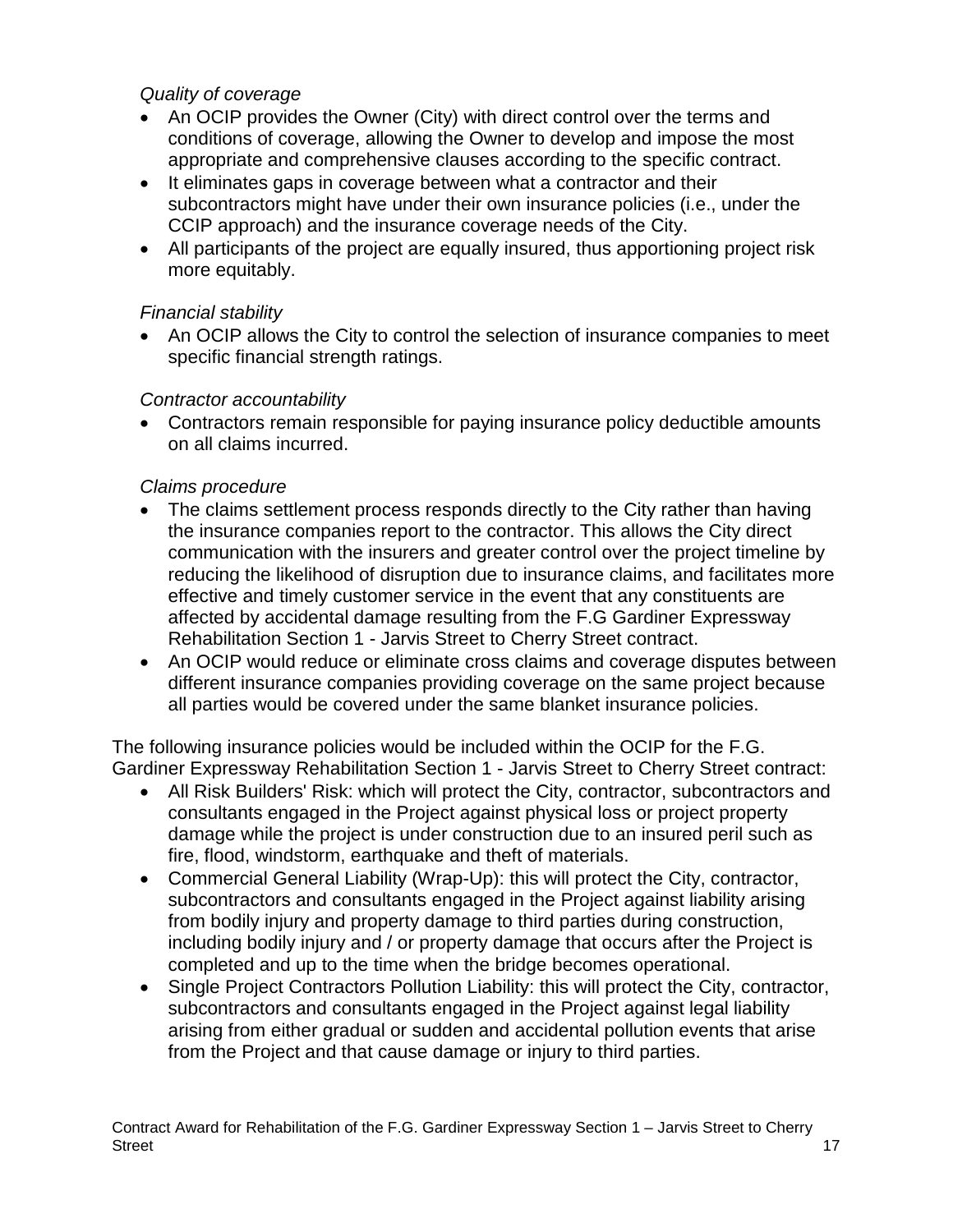• Project Specific Professional Liability: this will provide coverage to all consultants endorsed on the policy from negligent acts, errors or omissions in the performance of their professional services on the Project.

Specific insurance policy terms and conditions for the OCIP, as well as a listing of the insurance companies approached for quotations and resultant responses, are on file at both Insurance and Risk Management and Engineering and Construction Services.

## *(3) Social Procurement Development Plan*

The F.G. Gardiner Expressway Rehabilitation Project: Section1 – Jarvis Street to Cherry Street was selected as a project for the further development of the Social Procurement Policy as directed by City Council in May 2013.

The Contract contains provisions that require the Contractor to provide a draft Workforce Development Plan to the City's Social Procurement Team that:

- Includes a designated contractor liaison for the term of the Contract that will work with the City's Social Procurement Team;
- Provides a mechanism for monitoring, tracking and reporting on the progress and outcomes of the Workforce Development Plan; and,
- Includes Workforce Development Strategies for customized recruitment, training and work-based skills development and use of social enterprise within their supply chain.

The provisions of the Contract's Workforce Development Plan includes the requirement that the Contractor will:

- Source at least three (3) positions of qualified candidates through existing Cityendorsed Workforce Development programs Training and Work-based Learning Skills Development;
- Provide at least one (1) paid internship or work-based learning opportunity per year through City-endorsed programs;
- Provide for opportunities for Registered Apprenticeships during Construction;
- Devote a minimum of 10% of all construction trade and construction craft worker hours needed for the Project to registered apprentices participating in "Construction Connections";
- Make use of Social Enterprise in the Supply Chain;
- Provide one (1) subcontracting opportunity per year to a Social Enterprise for required components of the Works or services; and,
- Participate in a minimum of one (1) City-endorsed employment-related activity per year that serves those with low incomes and/or from an Equity-seeking Community in Toronto.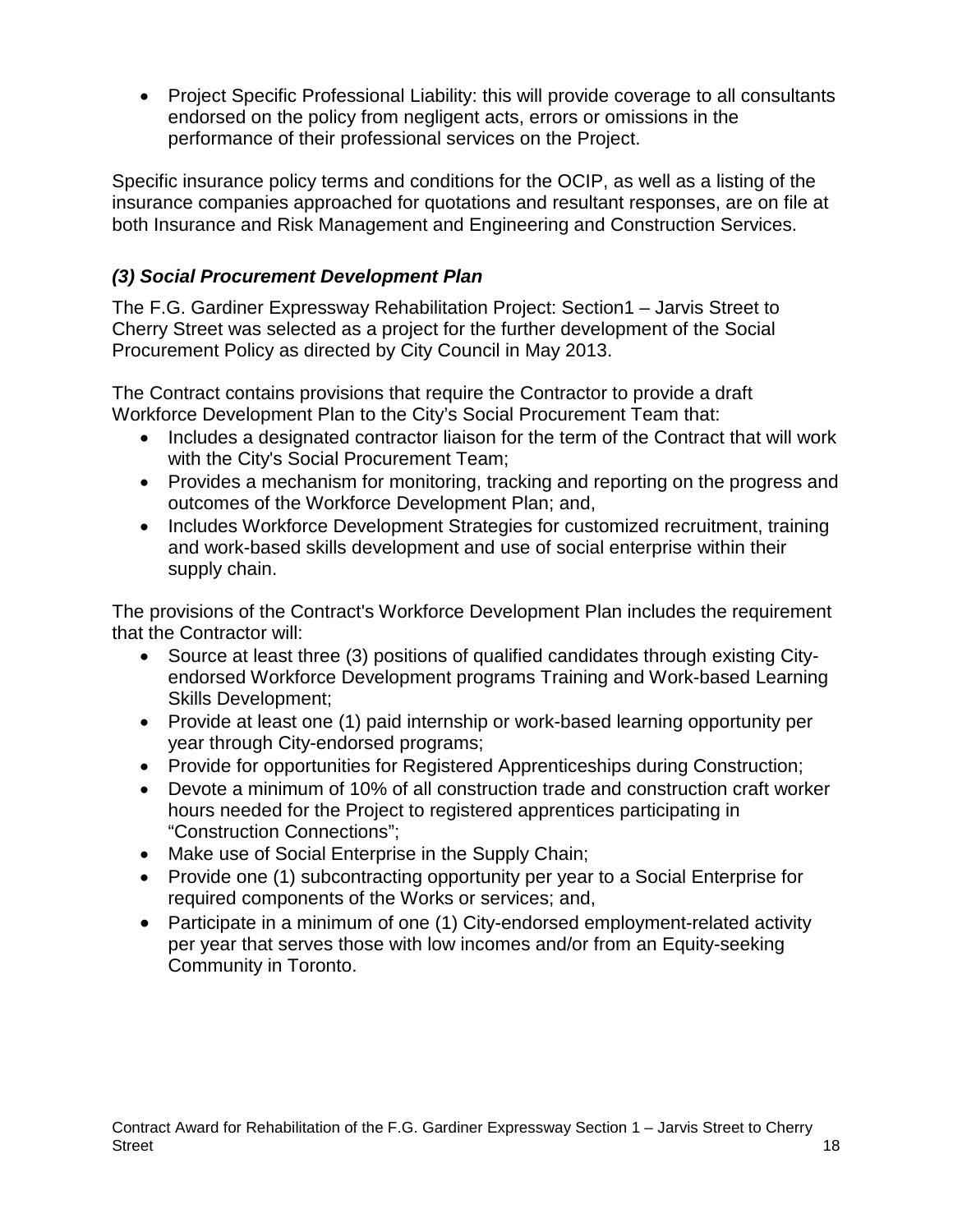## **Procurement Process and Outcomes**

As described above, the procurement process for Contract No. 18ECS-TI-01GE involved a pre-qualification followed by a formal Request for Tender.

#### *Fairness Monitor*

The City retained the services of a Fairness Monitor to ensure that the entire procurement process provided equal opportunities to all parties both during the qualification process and throughout the tender process as well. The report of the Fairness Monitor on the Request for Qualifications and the Request for Tender process is contained in Attachment 1.

#### *Request for Qualifications (RFQ) No. 9117-17-5076*

Request for Qualifications (RFQ) No. 9117-17-5076 was issued by the City's PMMD on November 3, 2017, and closed on December 11, 2017. A total of four (4) submissions were received. All were evaluated and three (3) submissions were deemed to have met the pre-qualification requirements, as follows:

- 1) Aecon Construction and Materials Limited
- 2) Kiewit Dufferin Joint Venture
- 3) Grascan Construction Ltd / Torbridge Construction Ltd.

#### *Request for Tender (RFT) 1-2018*

Request for Tender (RFT) 1-2018 for the F.G. Gardiner Expressway Rehabilitation Section 1 - Jarvis Street to Cherry Street contract was issued by the PMMD to the three pre-qualified contractors, and was advertised on the City's Website on February 12, 2018. A mandatory site visit was held on February 26, 2018. The tender closed on May 18, 2018.

PMMD, at its Public Opening held on May 18, 2018, opened the following tender submissions inclusive of HST:

| <b>Bidder</b>                                            | <b>Bid Price for "A"</b> | <b>Bid Price for "B"</b> | <b>Total Bid Price</b><br>$(A+B)$ |
|----------------------------------------------------------|--------------------------|--------------------------|-----------------------------------|
| Aecon Construction and Materials<br>Limited              | \$280,840,287            | \$80,005,000             | \$360,845,287                     |
| Kiewit Dufferin Joint Venture                            | \$328,586,296            | \$132,985,000            | \$461,571,296                     |
| Grascan Construction Ltd / Torbridge<br>Construction Ltd | \$343,645,000            | \$220,155,000            | \$563,800,000                     |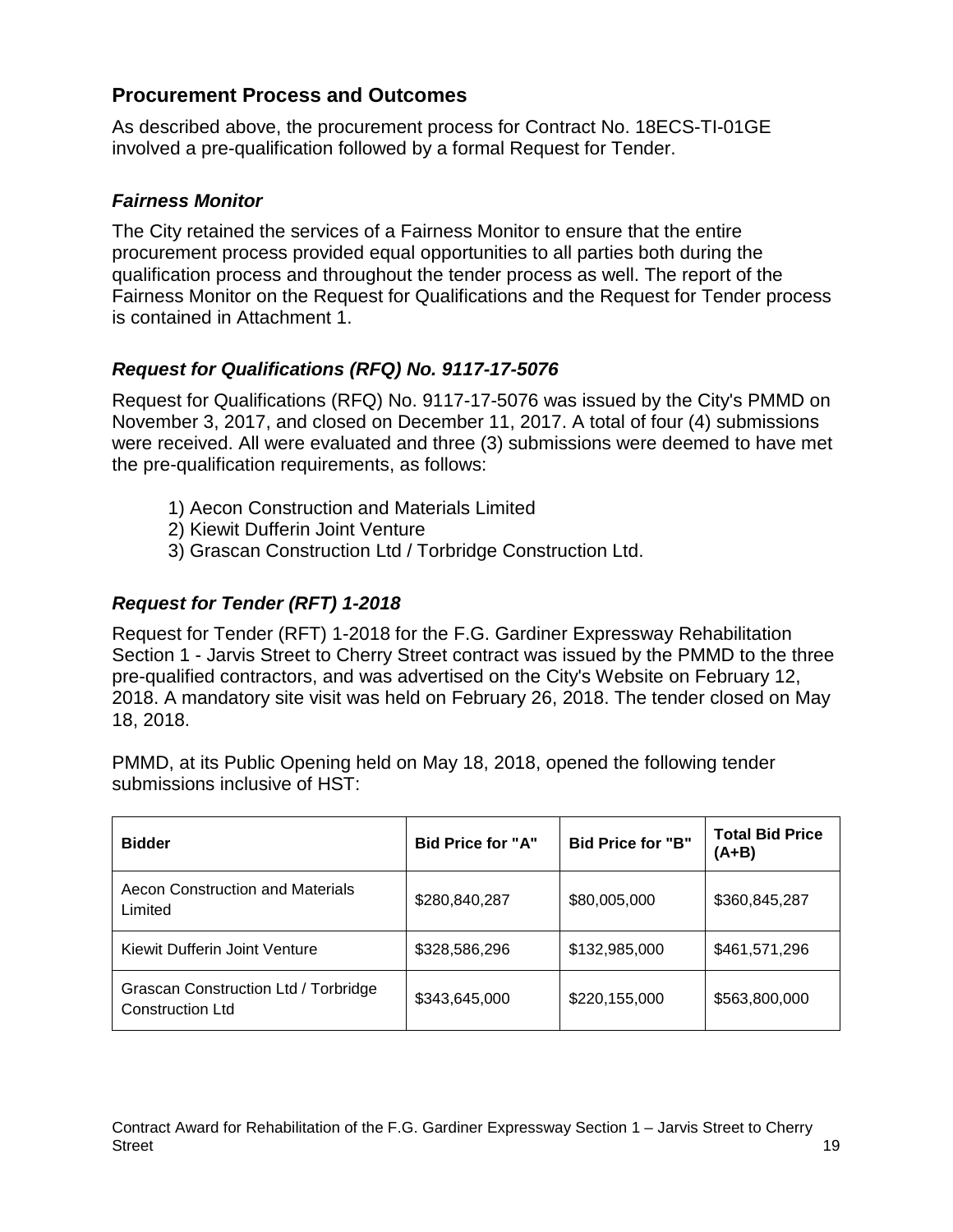The Tender documents submitted by the recommended bidder for Tender 1-2018, Contract No. 18ECS-TI-01GP for construction of the Gardiner Rehabilitation Project Section1 were reviewed and evaluated by staff from PMMD and Engineering and Construction Services, and were found to be in conformance with the Tender requirements.

Engineering and Construction Services staff compared the bids to the engineering estimate of \$275,000,000 and found the price of the recommended bidder of \$280,840,287including all taxes and charges, to be within the range of the pre-tender engineering estimate.

The Fair Wage Office has reported that the recommended Bidder has indicated it has reviewed and understands the Fair Wage Policy and Labour Trades requirements and has agreed to comply fully.

The Tender submission from Aecon Construction and Materials Limited in response to Tender Call 1-2018, Contract No. 18ECS-TI-01GP includes the Project Agreement to complete the works within 912 days from the date of the "Notification of Award". The planned completion date is December 15, 2020

Consistent with City practice, a contingency allowance of \$60,000,000 on the base scope of work is included to cover additional work and/or services under the construction contract to address any unforeseen conditions which may arise during construction, resulting in a total contract price of \$348,640,287 including HST. The contingency will be utilized at the sole discretion of the City.

The City will enter into a Project Agreement with Aecon Construction and Materials Limited in the amount of \$280,840,287 which represents the "A" bid price including HST, with funding from the Transportation Services 2018 Approved Capital Budget and 2019 to 2027 Approved Capital Plan for the part of the contract related to the F.G. Gardiner Expressway Rehabilitation Project: Section1 - Jarvis Street to Cherry Street. An additional \$60,000,000 + HST will be available to the Chief Engineer and Executive Director, Engineering and Construction Services for the Project as may be required.

#### **Amendment to Purchase Order No. 6041401 for Marsh Canada Limited for Payment of OCIP Insurance Premium and Broker Commission Fees**

An Owner Controlled Insurance Program (OCIP) is recommended by the City's Corporate Finance, Insurance and Risk Management, as the most advantageous arrangement for the Gardiner Expressway Rehabilitation Section 1 - Jarvis Street to Cherry Street contract.

Purchase Order No. 6041404, was issued to Marsh Canada Limited for Insurance Broker Services for the City of Toronto, following their selection through a competitive Request for Proposal (RFP). The services provided by the City's Broker include the procurement and maintenance of the City's annual corporate insurance policies, as well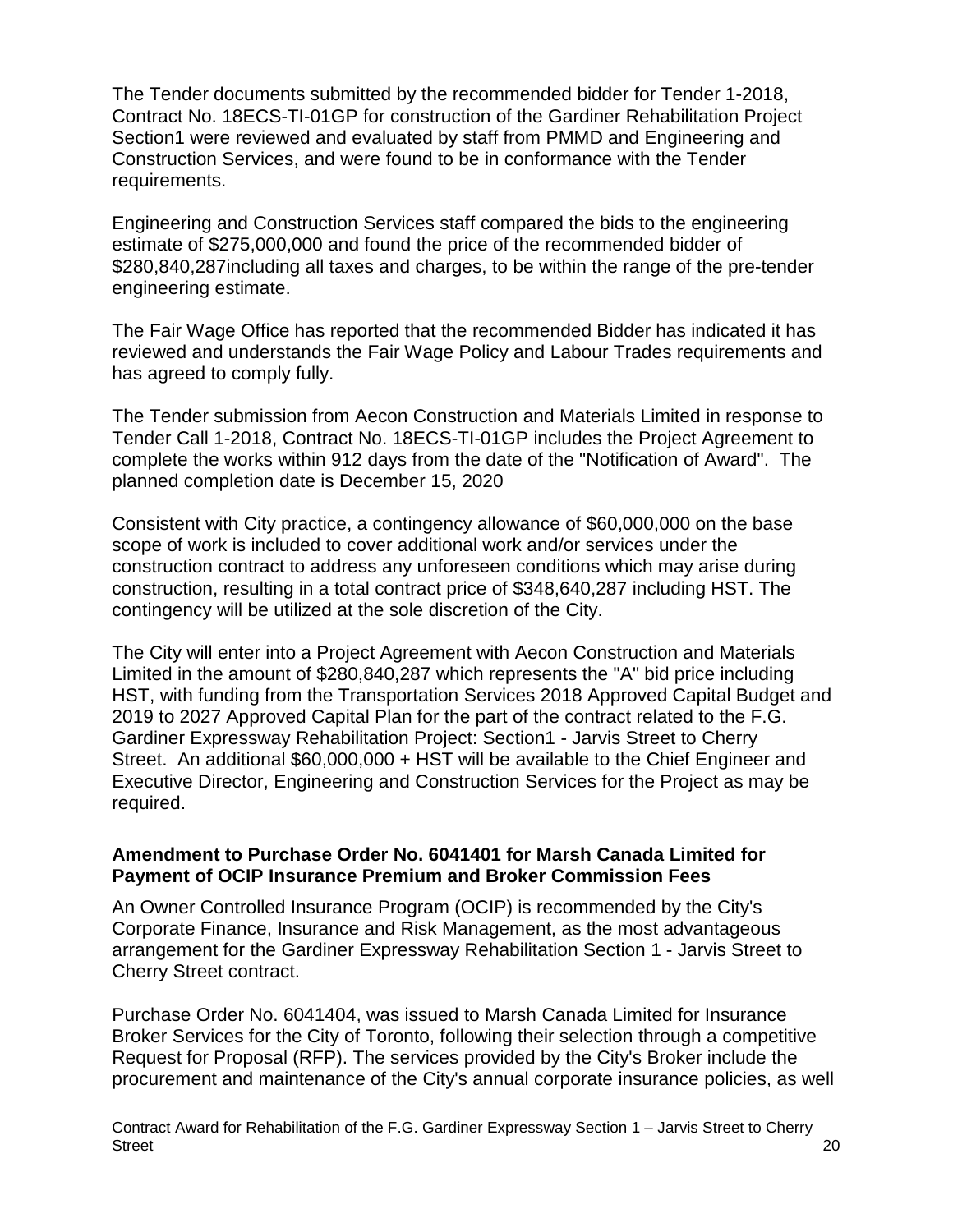as consulting on construction and surety matters, and placement of non-routine insurance policies for Division-specific purposes. Although the terms of the contract with Marsh Canada Limited permits City Divisions to use the City Broker to place insurance policies outside of the City's usual roster of annual corporate insurance policies, it is necessary to seek authorization for the procurement of additional Divisional insurance policies and insurance premium expenditures.

This report recommends the Divisional insurance procurement of an OCIP for the F.G. Gardiner Expressway Rehabilitation Project: Section 1 – Jarvis Street to Cherry Street contract and the subsequent amendment to the existing Purchase Order No. 6041404 with Marsh Canada Limited to process insurance premium and commission fee payments, which are not to exceed standard market commission rates and do not exceed the commission rates submitted by Marsh in response to the City's RFP No. 9105-17-7180 for Insurance Broker Services.

An amendment to Purchase Order No. 6041404 with Marsh Canada Limited, in the amount of \$1,680,057 net of all taxes (\$1,814,462 including PST), is therefore required to allow the City to purchase an Owner Controlled Insurance Program specific to the Project. These funds represent an upset limit for the payment of insurance premiums and commission fees related to the OCIP for the Gardiner Expressway Rehabilitation Project: Section 1 – Jarvis Street to Cherry Street.

It is the opinion of City staff that the costs for the Gardiner Expressway Rehabilitation Section 1 - Jarvis Street to Cherry Street contract OCIP insurance premiums, including commission rates, are fair, reasonable and consistent with the terms and conditions of RFP No. 9105-17-7180 for Insurance Broker Services.

#### **Amendment to Purchase Order No. 6045739 for Blake, Cassels and Graydon LLP for Provision of Legal Services**

Authority is also sought to amend Purchase Order No. 6045739 with Blake, Cassels and Graydon LLP, by an increase of \$1,000,000 to the legal retainer in order to encompass the legal services required to provide ongoing advice and litigation support, if necessary, with respect to the execution and administration, including claims, of Contract 18ECS-TI-01GE and the tender process, including preparation of tender documents and agreements, and execution and administration, including claims, of the required agreements in respect of the F.G Gardiner Expressway Rehabilitation Project: Sections 2 and 3.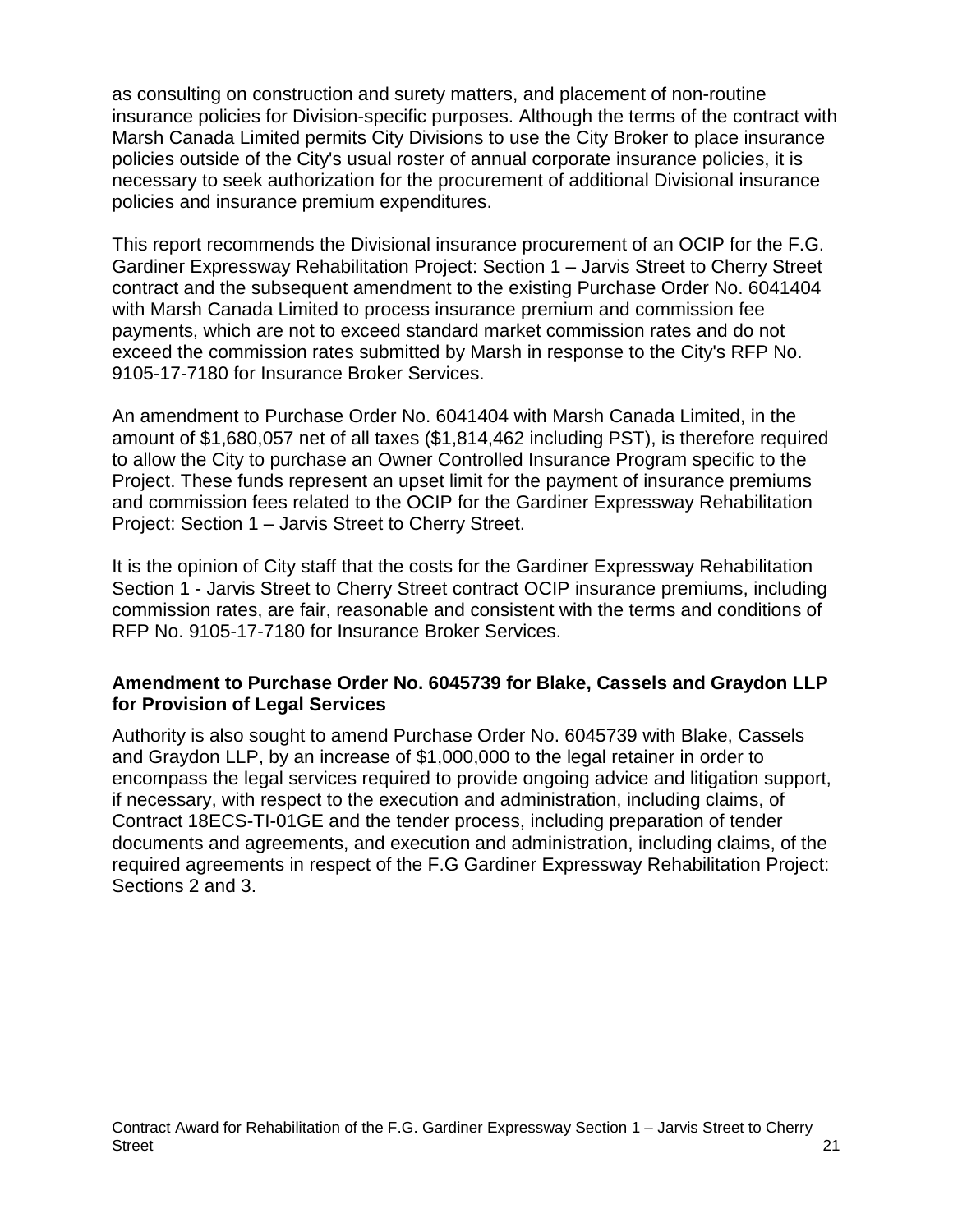This report was prepared by staff from Engineering and Construction Services, in consultation with Transportation Services, Legal Services, Insurance and Risk Management, Purchasing and Materials Management, and Corporate Finance.

## **CONTACT**

Frank Clarizio, P.Eng., Director, Transportation Infrastructure, Engineering and Construction Services, Telephone: 416-392-8412, e-mail: [Frank.Clarizio@toronto.ca](mailto:Frank.Clarizio@toronto.ca)

Joanne Kehoe, SCMP, Manager, Purchasing and Materials Management Division, Telephone: 416-392-7323, e-mail: [Joanne.Kehoe@toronto.ca](mailto:Joanne.Kehoe@toronto.ca)

Jeff Madeley, Director, Insurance and Risk Management, Corporate Finance, Telephone: 416-392-6301, e-mail: [Jeff.Madeley@toronto.ca](mailto:Jeff.Madeley@toronto.ca)

Tanya Litzenberger, Solicitor 1, Municipal Law Group, Legal Services, Telephone: 416- 397-5297, e-mail: [Tanya.Litzenberger@](mailto:Ward.Earle@toronto.ca)toronto.ca

Ashley Curtis, Senior Strategic Director, Capital Programs, Transportation Services, Telephone: 416-338-6583, e-mail: [Ashley Curtis@toronto.ca](mailto:Ashley%20Curtis@toronto.ca)

## **SIGNATURE**

Michael D'Andrea, M.E.Sc., P.Eng. Chief Engineer and Executive Director, Engineering and Construction Services

Michael Pacholok, JD Chief Purchasing Officer

Robert Hatton Acting Executive Director, Corporate Finance

#### **ATTACHMENT**

Attachment 1. Fairness Monitor Report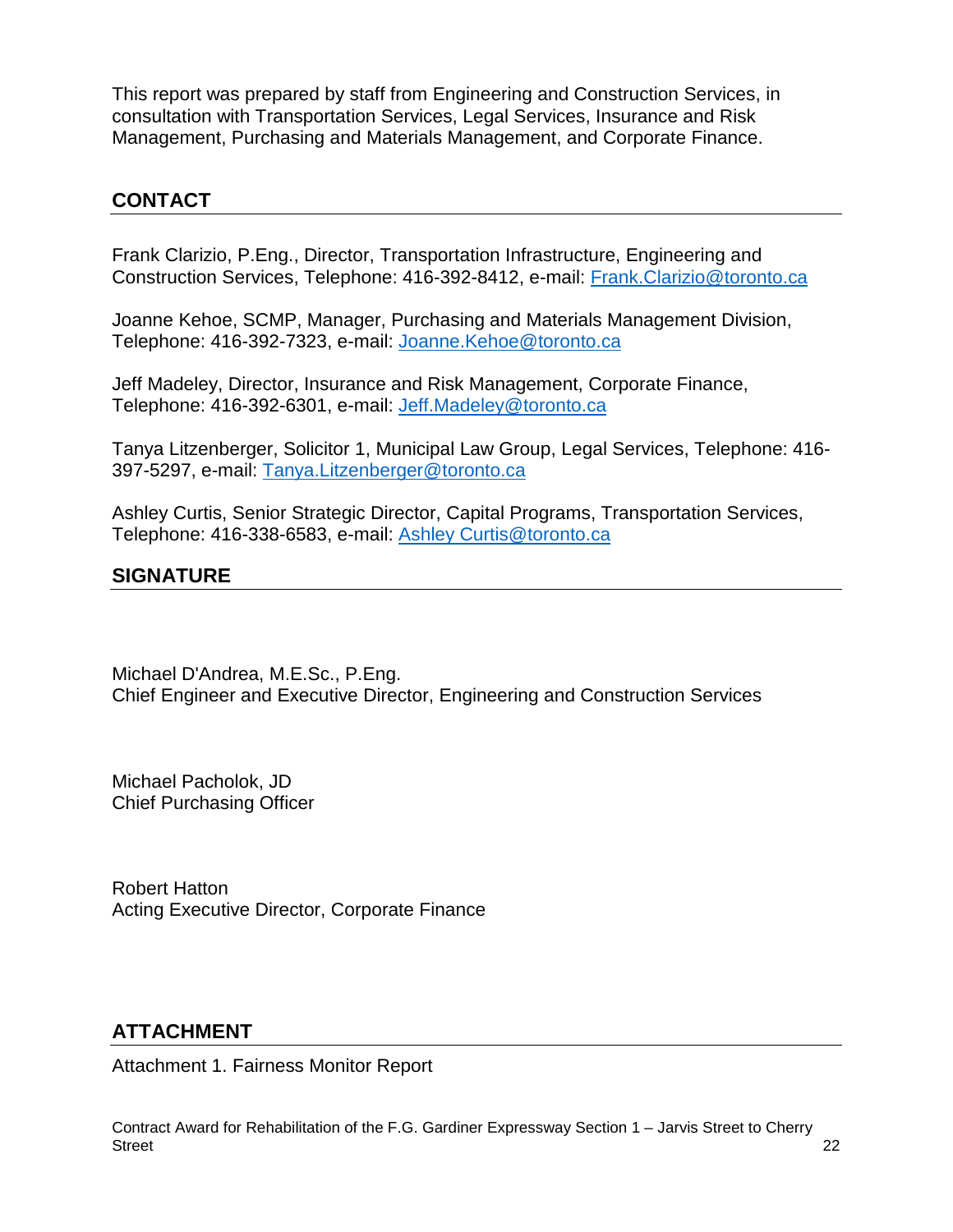Attachment 1. Fairness Monitor Report

May 31, 2018

Joanne Kehoe Manager, Construction Services Purchasing and Materials Management Division City Hall, 19th Floor, West Tower 100 Queen Street West Toronto, Ontario M5H 2N2

Dear Ms. Kehoe:

Re: RFQ 9117-17-5076 (Prequalification Stage) & Tender Stage # 1-2018 Gardiner Expressway Rehabilitation Project Section 1- Jarvis to Cherry

HKA was retained to act as Fairness Consultant for the captioned procurement. Our responsibilities included but were not limited to the following:

- Review of the RFQ and RFT to identify inconsistencies and lack of clarity
- Review of the evaluation criteria with respect to clarity and consistency
- Oversight of communications during the RFQ and RFT open period, including addenda
- Ensuring that selection committee members (evaluators) were briefed on best practices with respect to principles and duties of fairness; confidentiality of vendor submissions; conflict of interest; undue influence; scoring procedures; and, the retention of documents.
- Attendance at selection committee consensus evaluation sessions
- Monitoring and reporting of any deviations from the process established in the RFP, conflicts of interest or the exercise of undue influence over the process
- Assessment of the procurement evaluation process

The report is based on our first hand observations of the process used and information provided by the procurement project team. Any other person who wishes to review this report must first obtain the written permission of the City of Toronto. HKA and the individual author of this report bear no liability for opinions that unauthorized persons may infer from this report.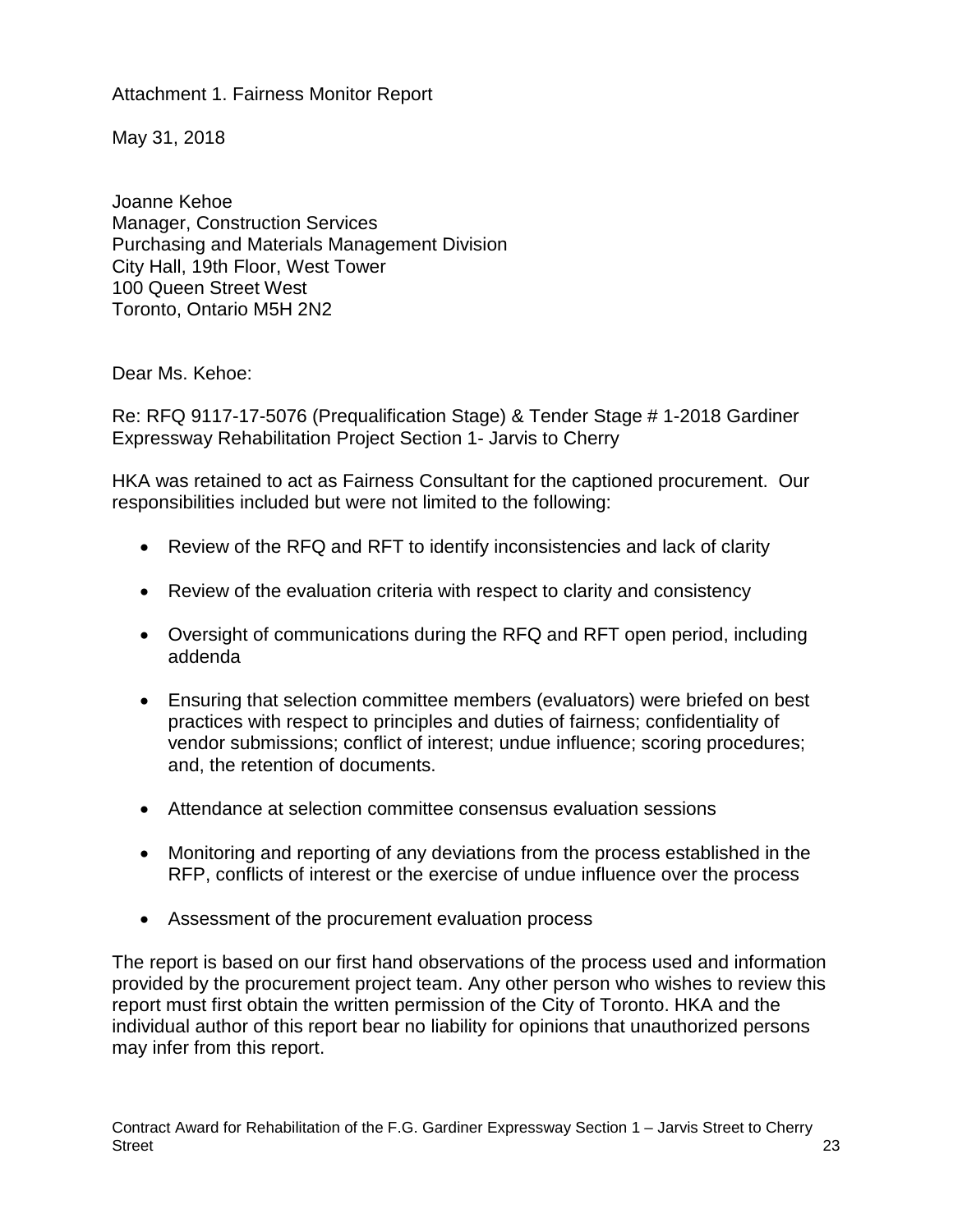The Gardiner Expressway project was issued in two (2) stages. The first stage was to issue a pre-qualification request to qualify bidders for the second stage tender. The RFQ was issued on November 3, 2017. The RFQ was strictly a technical evaluation and no pricing was required.

The RFQ clearly stated the mandatory requirements, process and the technical requirements as well as the evaluation criteria and points allocation, including minimum scores in several categories. It designated a single point of contact and explained the process for communication during the open period. It stated the closing time and established the following steps in the evaluation process:

1. Review of each proposal by procurement staff to determine whether it met the mandatory process and technical requirements set out in the RFQ.

2. Evaluation of the proposals against scored evaluation criteria set out in the RFQ.

The RFQ closed on December 11, 2017 and Proposals were received from four (4) proponents before the closing time. All proposals received were reviewed for the mandatory requirements stated in the RFQ and all four (4) proposals were declared compliant with the mandatory requirements

As a result, the RFQ evaluation team was asked to review the RFQ technical submissions and grade each proposal in accordance with the evaluation criteria specified. Upon completion of the technical evaluations, the entire evaluation team including representatives from Purchasing and Materials Management and HKA met on December 29, 2017 to conduct a final consensus grading of the RFQ technical submissions. In accordance with the RFQ evaluation criteria, three (3) proponents were successful in reaching the required threshold of 75% in the technical review.

As a result the three (3) qualified proponents were eligible to participate in the next stage of the project. The next stage was the RFT itself. The RFT document was prepared and issued on February 12, 2018.

The City held a pre-bid meeting on February 26 as well as one (1) Commercial Confidential Meeting session on March 20, 2018, and a site visit on March 22. An additional Commercial Confidential Meeting was held on May 1, 2018. The RFT closed on May 18, 2018 with three (3) bids received before the closing time. Since the RFT was solely based on price, there was no need for further evaluation other than the pricing elements. Prices were reviewed by PMMD and reported to the evaluators for their information and final approval.

As fairness monitors, we can attest to the following:

• Care was taken to develop selection criteria that objectively reflected the legitimate needs of the City and to produce an RFQ and RFT that was clear and consistent.